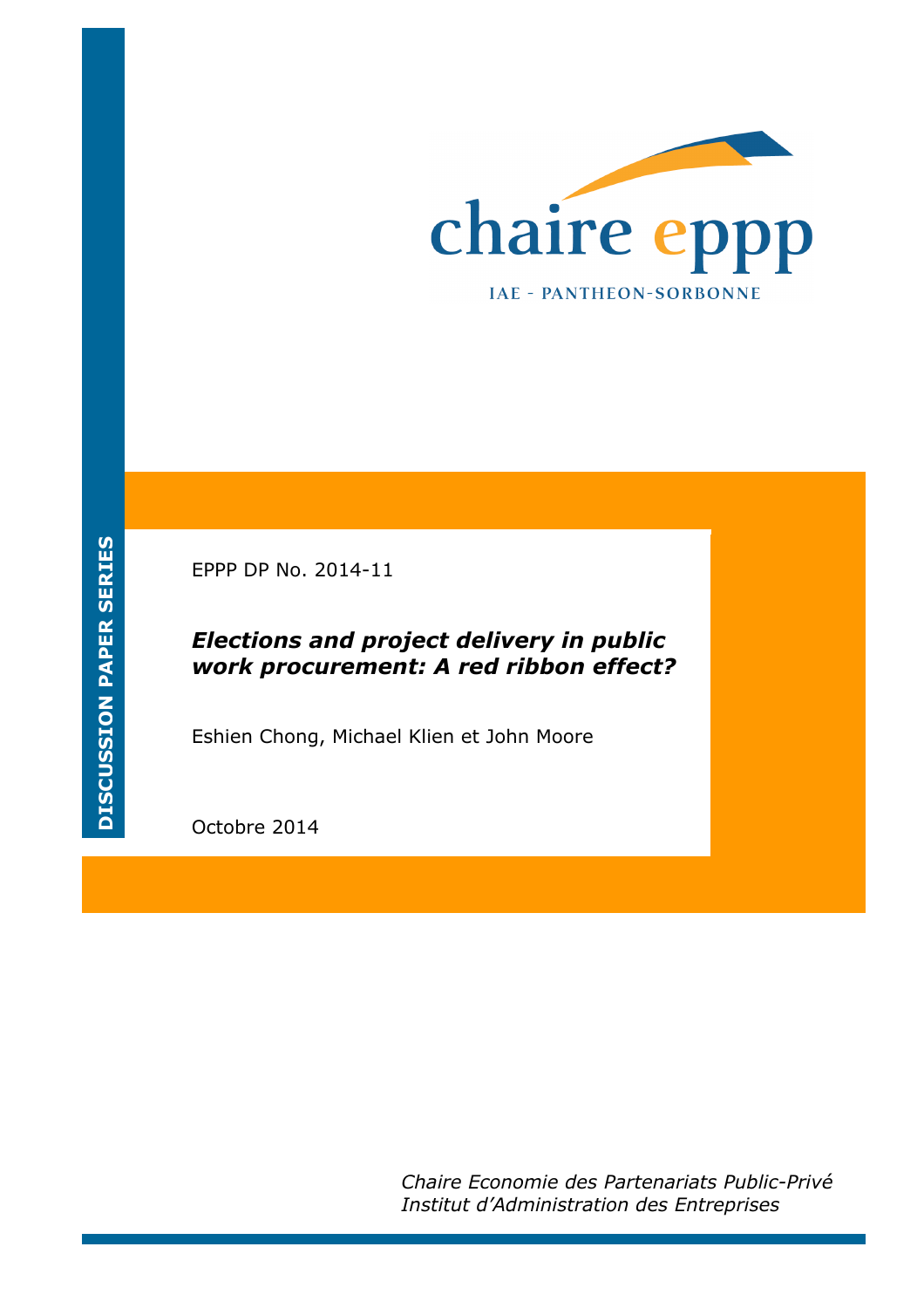# Elections and project delivery in public work procurement: A red ribbon effect?

Eshien Chong<sup>\*</sup> Michael Klien<sup>†</sup> John Moore<sup>‡</sup>

October 3rd, 2014

#### **Abstract**

In this paper, we investigate the electoral cycle empirically using data on public work procurement in 1,634 French municipalities between 2005 and 2007. Using a difference-in-difference approach, we compare public work procurement of municipalities whose mayor was a candidate in the 2007 legislative elections with those of municipalities whose mayor did not run. We find that public work contracts are more likely to end in the years preceding the legislative election in municipalities whose mayor ran in the election. We interpret these observations as indications that electoral considerations influence the conduct of public procurement. In particular, our results suggest that mayors running for legislative elections in France attempted to enhance their election perspective by influencing the timing of project delivery in public work procurement. We consider several potential mechanisms to explain our results.

**Keywords**: *Public procurement, Elections, Political Budget Cycle, Construction, Timing of Projects.*

<sup>ú</sup>Sorbonne Business School. 21 rue Broca, 75005 Paris, France.<chong.iae@univ-paris1.fr>.

*<sup>†</sup>*Austrian Institute of Economic Research. 1030 Vienna, Arsenal, Objekt 20, Austria.<mcl.klien@gmail.com>.

*<sup>‡</sup>*EDDEN, UPMF, CNRS. BP-47, 38040 Grenoble Cedex 9, France.<jrj.moore@gmail.com>.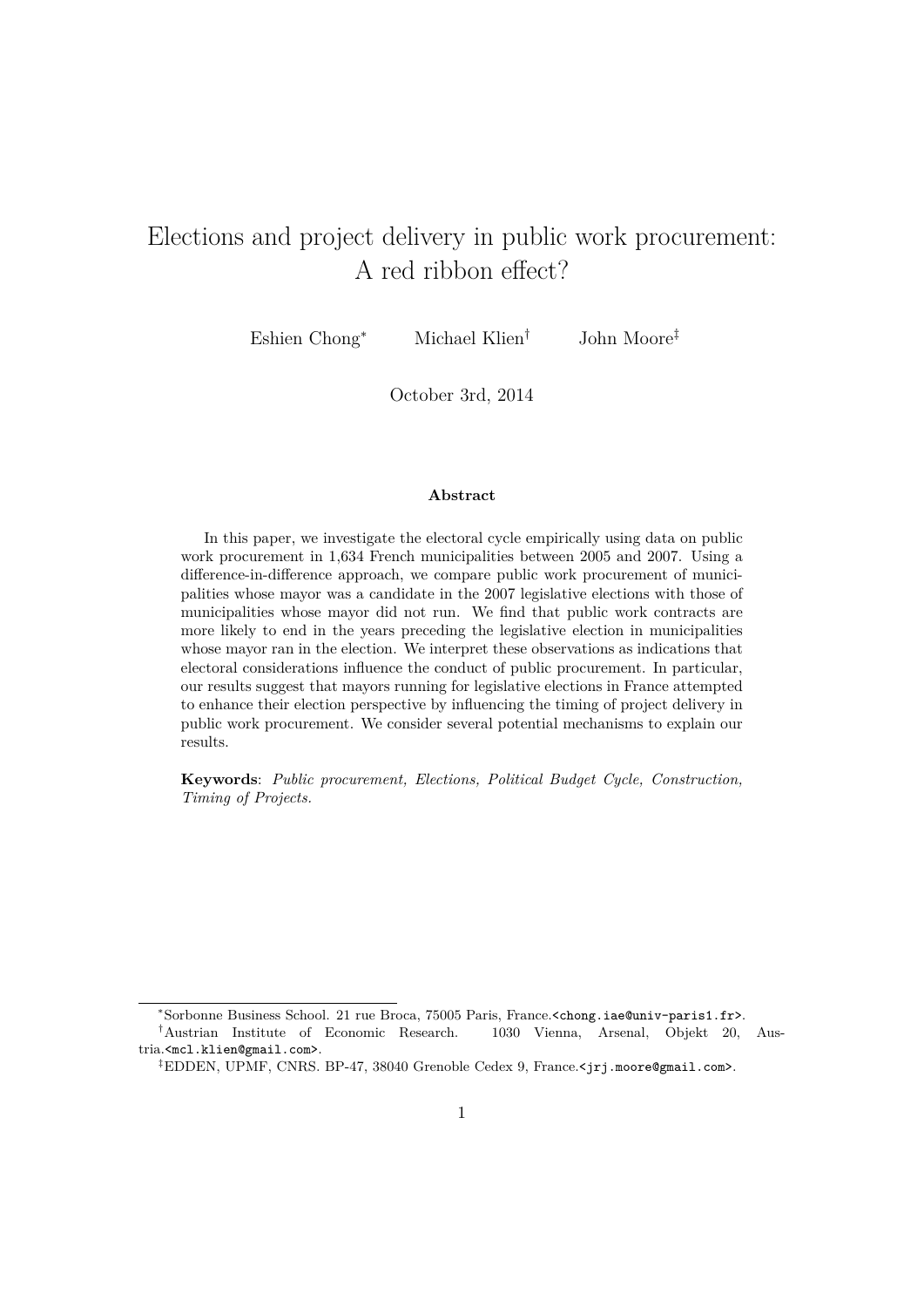## **1 Introduction**

Since the pioneering studies of Kramer (1971) and Tufte (1975), it has been argued that the formulation of economic policy may be subject to politicians' electoral considerations. In particular, incumbent politicians may be tempted to adopt policies, such as monetary policy or fiscal policy, that can artificially lead to good economic conditions to please electors. This, in turn, allows them to enhance their election or reelection perspective. According to these strands of literature, electoral considerations can therefore induce macroeconomic cycles. Such electoral considerations also imply that economic policies adopted by politicians can be socially inefficient.

Economists and political scientists have devoted much effort in the past few decades following the seminal contribution of Kramer (1971) and Tufte (1975), to understand theoretically and to search for empirical evidence on the presence of such cycles in the economy. The political budget cycle literature investigates cycles related to fiscal instruments that are induced by electoral cycles  $(Rogoff (1990))$ . At the empirical level, evidence on political budget cycles has been mixed (Drazen (2001)). Interestingly, the more recent empirical studies have detected the presence of such cycles in developing countries—where political competition may not be particularly strong—while no such cycles have been detected in developed countries (see e.g. Shi and Svensson (2006); Eslava (2011)).

In this paper, we intend to empirically investigate the basic question formulated by the political budget cycle literature: Do electoral considerations drive the formulation of economic policies? In contrast with previous existing work, we base our investigation by considering one particular policy instrument—public work procurement—, and consider its use in a relatively homogeneous institutional environment, that of France. More specifically, we use data on public work procurement in 1,634 French municipalities between 2005 and 2007. Using a difference-in-difference approach, we compare public work procurement of municipalities whose mayor was a candidate in the 2007 *legislative* elections with those of municipalities whose mayor did not run in these elections. In doing so, we depart from the bulk of existing studies in the political budget cycle literature by our use of micro-data (on procurement contracts) in a more homogeneous context. While micro-data can avoid the issues related to confounding effects often associated with aggregated data, we are unable to consider the whole palette of policy instruments available to politicians. Hence, we see our paper as complementary to existing ones in the literature. The context that we consider is interesting in that our control group are municipalities or mayors who are not subjected to electoral consideration for membership of parliament. In contrast, most existing studies identify political budget cycles by comparing the same municipalities over time.

We believe that public work procurement is an area that is propitious to political budget cycles. Indeed, public works often consist of the construction of infrastructure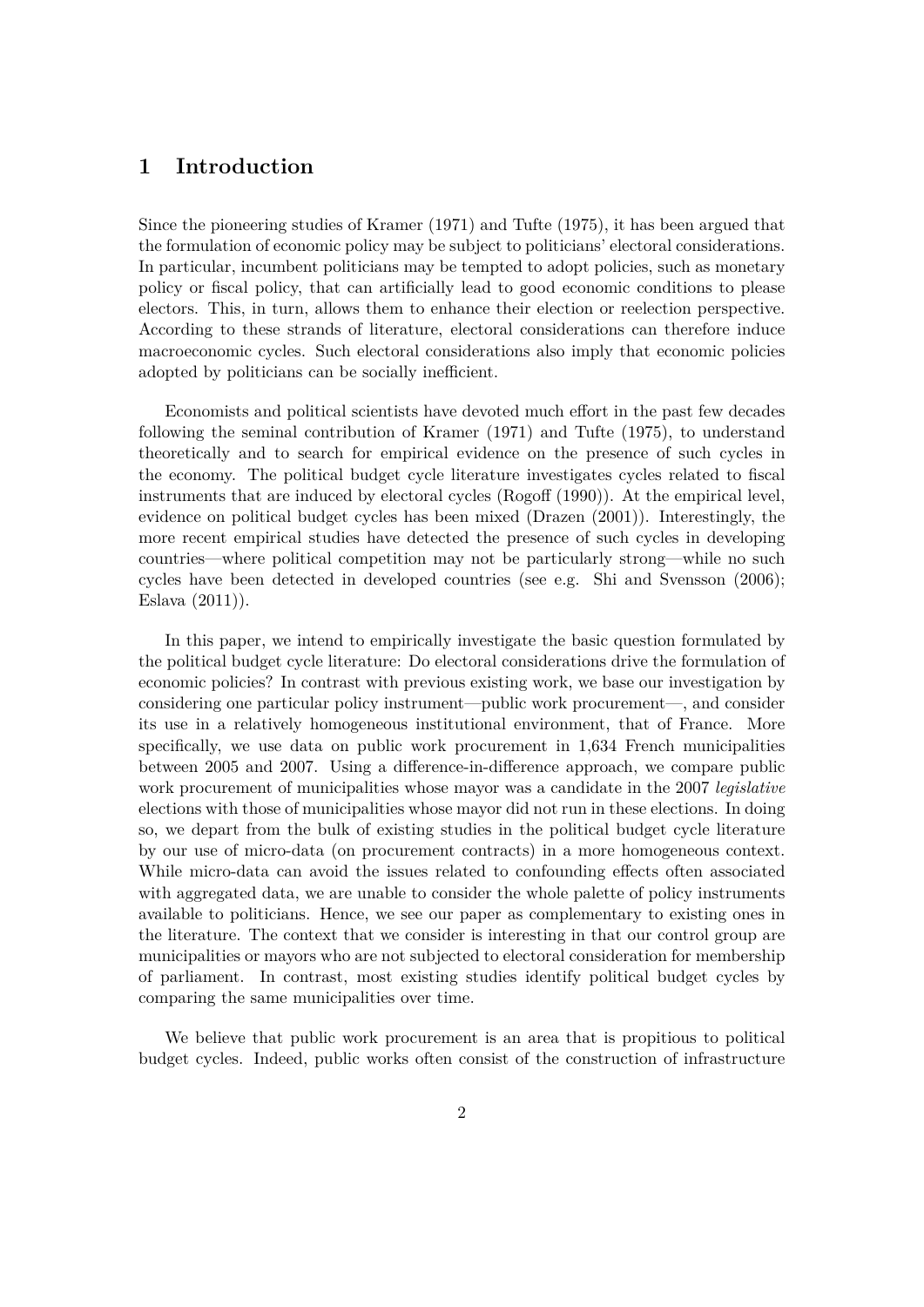such as roads or schools. These infrastructures provide economic services to the general population, and their presence is often quite visible. Hence, politicians may wish to signal their competency and/or the fact that they hold the public interest at heart by engaging in public work (and therefore public work procurement). Public work procurement is one of the main policy instruments for politicians working in municipalities. Lastly, in France, there is a "golden rule" that allows deficit financing only for investments. This latter is directly related to public work procurement. This implies that, if a politician intends to increase spending to enhance his election perspectives, public work procurement is a very likely tool.

Our empirical analysis shows that a public work procurement contract is more likely to be delivered (in expectations) during the pre-election years in municipalities where the mayor is running for legislative elections, compared to those where the mayor did not. This effect disappears in the post-election year in our sample. This supports the idea that public procurement is used strategically before elections. Our empirical results also hold when we consider the share of public work procurement contract that terminates during the pre-election period at the municipality level. Indeed, we show that municipalities whose mayor runs for member of parliament<sup>1</sup> (MP) have a larger share of procurement contracts (measured in terms of value) ending during the pre-election years.

Our results suggest the presence of a political budget cycle in public work procurement. In addition, our results also suggest that the nature of these cycles is different from the one considered in the existing literature: in French municipalities, what seems to matter is not only the absolute level of spending, but also *when a project is completed*. In a way, our results seem to suggest that mayors running for election favoured projects that will be completed before the election takes place. We refer to this pattern as a *red ribbon effect* as it emphasizes the fact that politicians try to deliver public projects before elections and that the budget itself is only a means to this end. This observation may help to explain some existing empirical results in the which do not find any political budget cycle (Brender and Drazen,  $2005$ )<sup>2</sup>: in developed countries, where institutional environment is stronger and monitoring of politicians is more elaborated, politicians may be more subtle in how they influence policy instruments to enhance their election perspectives instead of relying on straightforward increases in consumption spending. In our case, the results suggest the time at which a project is expected to be completed serves such a role.

Theoretically, our results could be driven by (i) politicians trying to signal competence through visible projects or (ii) politicians trying to sway swing voters through pork-barrel projects. Our investigation of these channels shows that our results are consistent with both of these explanations: on the one hand, the electoral cycle effect is stronger for visible projects and on the other hand, running mayors award more contracts

<sup>&</sup>lt;sup>1</sup>This corresponds to the French  $d\tilde{A}$ *C put* $\tilde{A}$ *C s*.<br><sup>2</sup> Some recent studies have nevertheless cast doubt on the inexistence of political budget cycle in developed countries, see Foucault et al. (2008) or Katsimi and Sarantides (2012).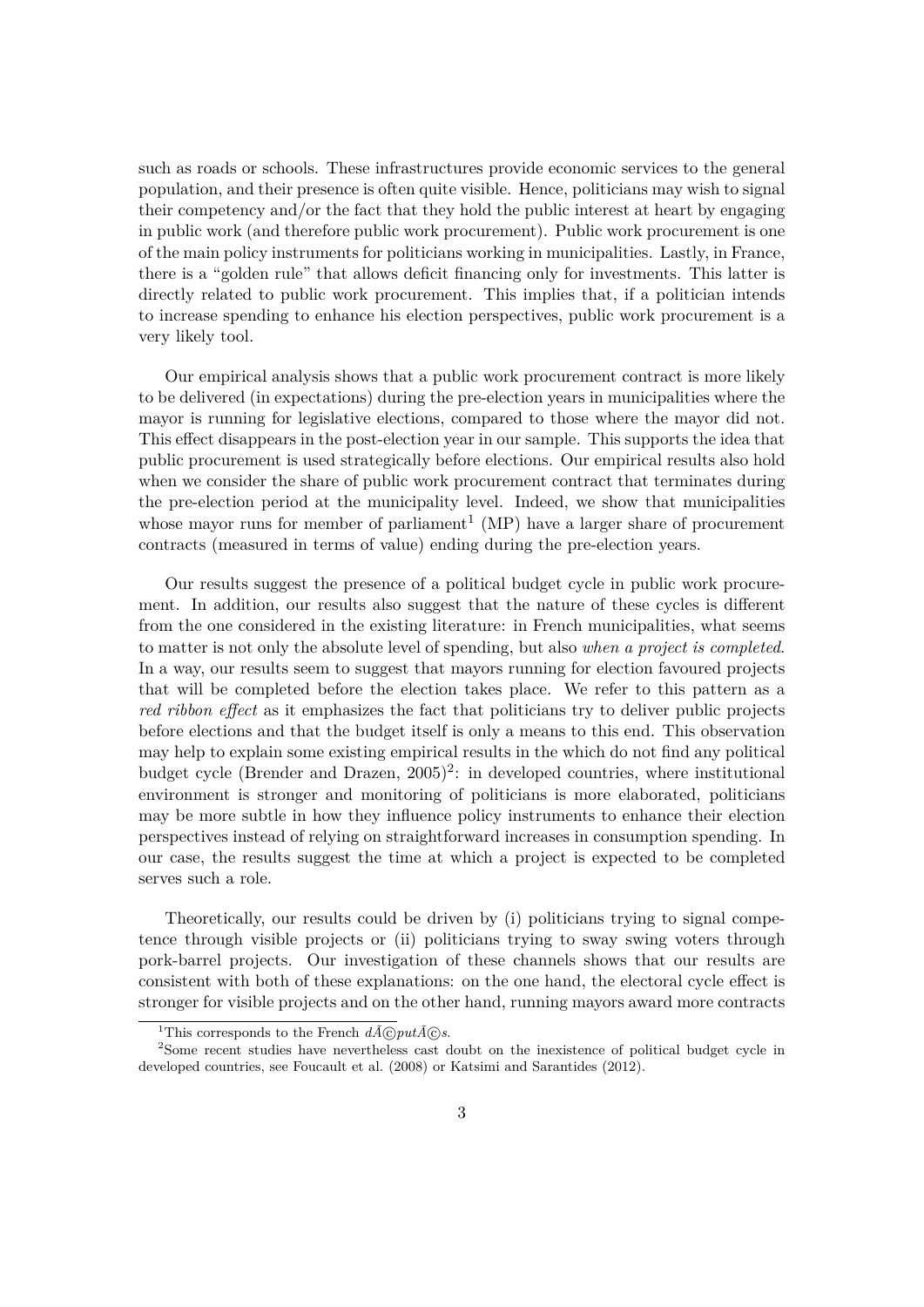to local firms.

To the best of our knowledge, our paper is the first study to consider the use of microdata in public work procurement to understand political budget cycles, and to show that such cycles can arise in terms of the timing of procurement projects. We also believe that our paper contributes to a small but burgeoning strand of literature trying to understand the interplay between politics and (efficient) public procurement. In particular, existing studies in this area considered the effects of ideology (political partisanship) (Hyytinen et al., 2009), of mayors' tenure in office (Coviello and Gagliarducci, 2013), and of third party opportunism (Chong et al., 2011) on the conduct of public procurement. To our knowledge, the channel considered in this paper has yet to be explored in this particular strand of literature.

Our paper is organised as follows: in the following section, we summarise the existing literature on political budget cycles and argue how public procurement can be affected by election considerations. Section 3 then provides an overview of the institutional context in France, on the organisation of legislative elections and on public expenditures at the municipal level. Section 4 describes our data and discusses our empirical strategy. Our results are presented in Section 5. In Section 6 we discuss the potential mechanisms that may drive our results. Concluding remarks follow.

## **2 From the nature and origins of political budget cycles to spendings through procurement**

#### **2.1 Budget cycles and elections**

In recognition of the influence of economic conditions on voting outcomes, initiated by Kramer (1971) and Tufte (1975), economists and political scientists have been interested in understanding how electoral considerations by policy-makers shape macroeconomic policies and economic variables. The underlying idea is quite simple: if economic outcomes have an incidence on electoral outcomes, then elected politicians will have incentives to manipulate macroeconomic policies to favour their reelections. This gave rise to the literature on political business cycles, starting with the seminal work of Nordhaus (1975). Nordhaus (1975) shows theoretically that a policy maker will have an incentive to opportunistically orchestrate an economic boom through expansionary monetary policy to enhance his reelection perspectives if voting were based on economic performance in the recent past, and under the assumption that expectations are backward-looking. Hibbs (1977) focuses on on partisanship and initiated a literature trying to understand how politics and ideology drive business cycles.

However, these studies find relatively weak empirical support (see, for instance,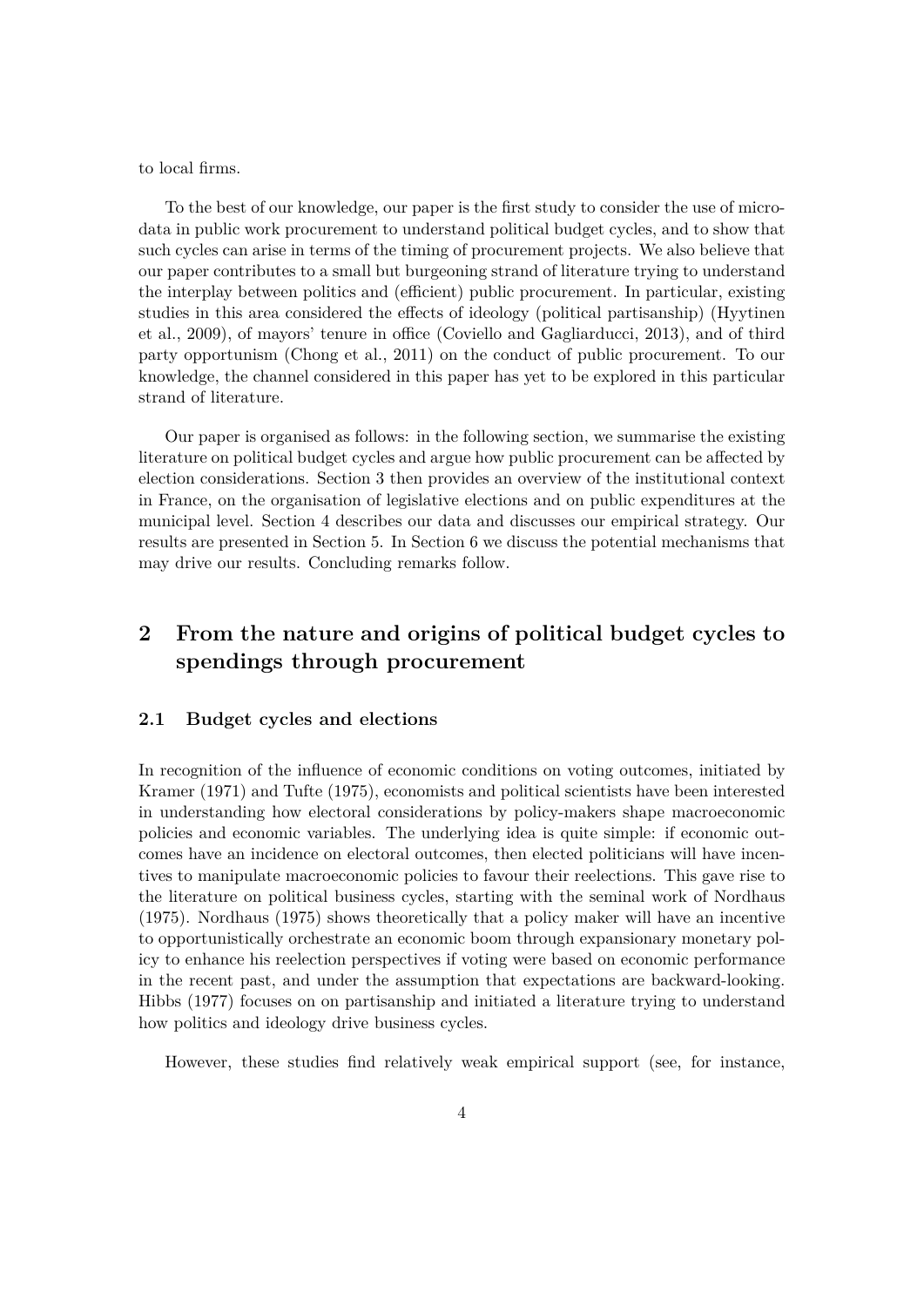Drazen  $(2001)$  for a review).<sup>3</sup> Consequently, the literature shifted the focus towards the effect on electoral considerations on policy instruments rather than on the outcomes in the real economy (Shi and Svensson, 2003). More specifically, this political budget cycle literature seeks to understand if and how fluctuations in a government's fiscal policy can be explained through politicians' electoral concerns. The political budget cycle literature now focuses on the changes in government spending, deficits or taxes in the election year. The basic underlying intuition is based on the idea that in the year preceding an election politicians may be induced to manipulate policy instruments in order to enhance their (or their party's) re-election perspectives.

Rogoff and Sibert (1988) and Rogoff (1990) are among the first to show that fiscal expansion during pre-election years can be compatible with forward-looking rational voters. The authors consider informational problems between politicians and voters. In their setting, fiscal expansion is a means for an incumbent to signal their competence to voters, since the pursuit of such policies is less costly for more competent politicians than for less competent ones. In these models, a politician is assumed to be more competent when he is capable of providing a higher level of public good or government programs at a given cost. In Rogoff (1990), incumbent politicians can also signal their competence by shifting investment spending to consumption spending, assumed to be more visible in the short run. Recent developments rely rather on a "moral hazard" type of argument as the source of political budgetary cycles (Persson and Tabellini (2000); Shi and Svensson  $(2006)$ ). In these recent developments, politicians can exert a hidden effort to use a policy instrument unobservable to the voters, thereby increasing government programs and leaving voters with the impression that they are more competent. In contrast with theories based on adverse selection, models based on "moral hazard" predict that a budget cycle can arise regardless of the politician's competence. In any case, a budget cycle compatible with rational voters can arise.

These theoretical developments share a common prediction that points to an expansionary fiscal policy in periods near an election. In other words, politicians will choose to exert more effort when the election is close. This prediction hinges on the assumption that the incumbent politician's recent performance is more informative. Martinez (2009) relaxes this assumption, and shows that political budget cycles can arise when past performance is also informative (although less than recent performance). In doing so, he takes into account an incumbent politician's reputation, which should be related to his competence. In contrast with previous literature, he shows that more recent effort can in fact be less effective in manipulating voters' belief, so that budget cycles due to electoral considerations can also arise between elections (and not necessarily only in the period directly preceding an election).

Tufte (1978) provides a first empirical analysis of budget cycles and electoral con-

<sup>&</sup>lt;sup>3</sup>Although there has been some empirical support on the partisan approach to business cycles (see Alesina (1987); Alesina et al. (1997)).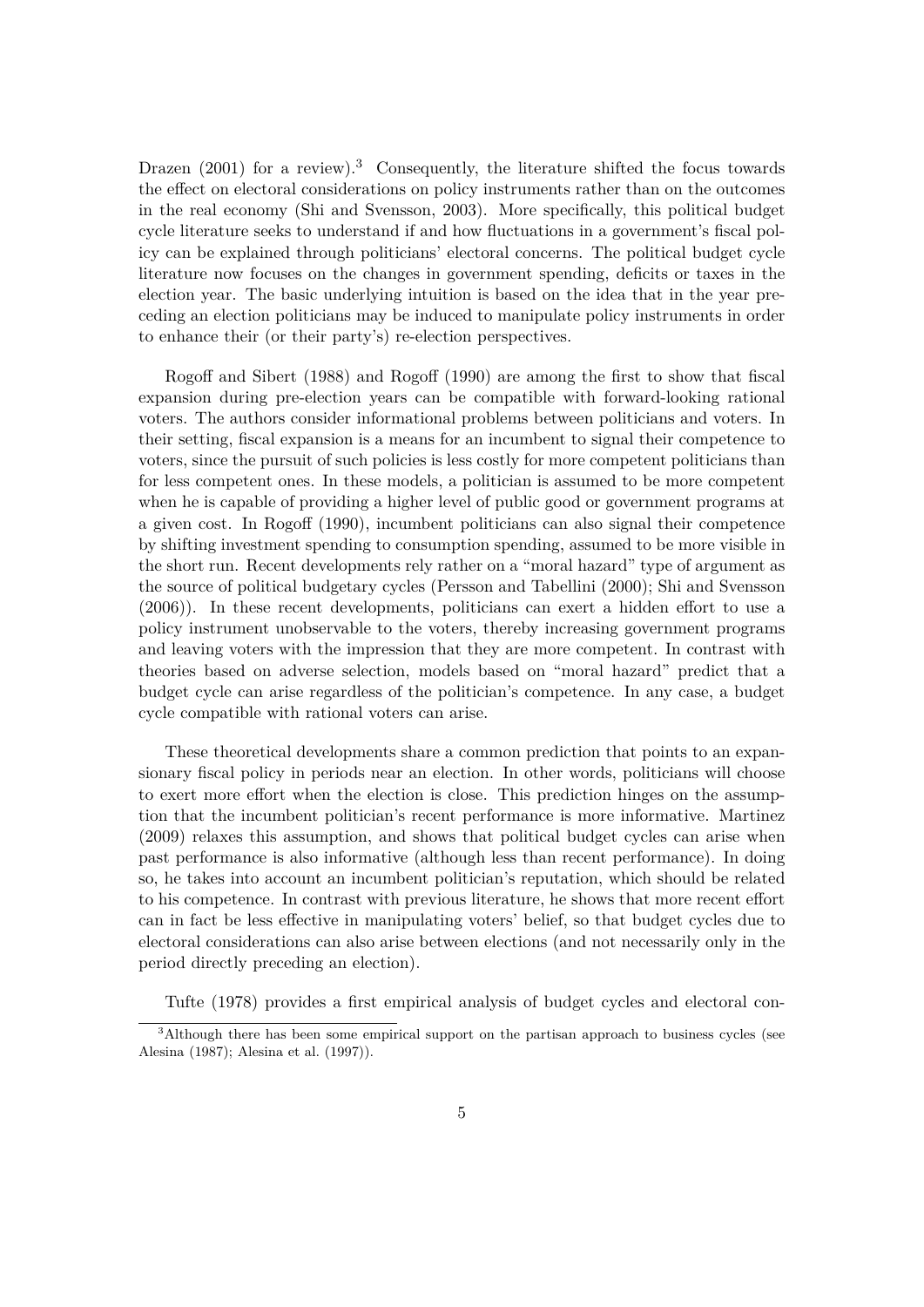siderations. He documented, for instance, changes in governmental transfers in the US during pre-electoral periods. Alesina (1988) also investigates the US setting. He found a significant election-year increase in net transfers (over GNP) between 1961 and 1985. However, it appears that the electoral effect is stronger in the US prior to 1980 (Drazen, 2001). Alesina et al. (1997) also provide some empirical evidence on political budget cycles in various industrialized countries. In their empirical investigation, they found support that government deficits are influenced by election years in countries between 1961 and 1993. Interestingly, developing countries also experience election-induced policy cycles (Kraemer, 1997; de los Angeles Gonzalez, 2002; Khemani, 2004). Moreover, according to Schuknecht (2000), public investments are particularly prone to electoral cycles in developing countries. His result is based on a sample of 24 countries between 1973 to 1992. Likewise, Shi and Svensson (2006) show, using a sample of 85 countries from 1979 to 1995, that balance deficits tend to deteriorate and public expenditures tend to increase in pre-electoral periods in developing countries. In comparison, political budget cycles seem to be less pronounced in developed countries. Taken together, this recent empirical evidence suggests that electoral cycles in fiscal policies tend to take place in environments in which voters are unable to monitor effectively the choices of incumbent politicians (Eslava, 2011).

To sum up, recent developments in the political budget cycle literature point out that politicians can have an incentive to manipulate policy instruments to enhance their re-election perspectives. This is conceptually compatible with forward looking rational voters when there are some information asymmetries between voters and politicians. For manipulation of policy instruments to have an impact, they should translate into visible outcomes for voters and may start before an election year. Political budget cycles vary empirically in size and according to a country's politico-institutional environment.

#### **2.2 From public spending to local public procurement**

In this paper, we empirically investigate the issue of political budget cycles at the local level (municipality) using public procurement data for public works. Local governments are represented by politicians in most modern democracies, which means that they care about re-elections. As such, they may also have an incentive to manipulate policy instruments in order to enhance their re-election perspectives. At the empirical level, there is evidence of electoral cycles at the local level (Petry et al., 1999; Baleiras and da Silva Costa, 2004; Binet and Pentecôte, 2004; Foucault et al., 2008).

We believe that looking into public procurement data offers the following advantages over more aggregated expenditures or tax rates. Firstly, public procurement is one of the many means by which spendings are realised. Hence, an examination of how public procurement is influenced by electoral considerations, if such a link exists, can enhance our understanding of how manipulation of the public budget is realised. Moreover, in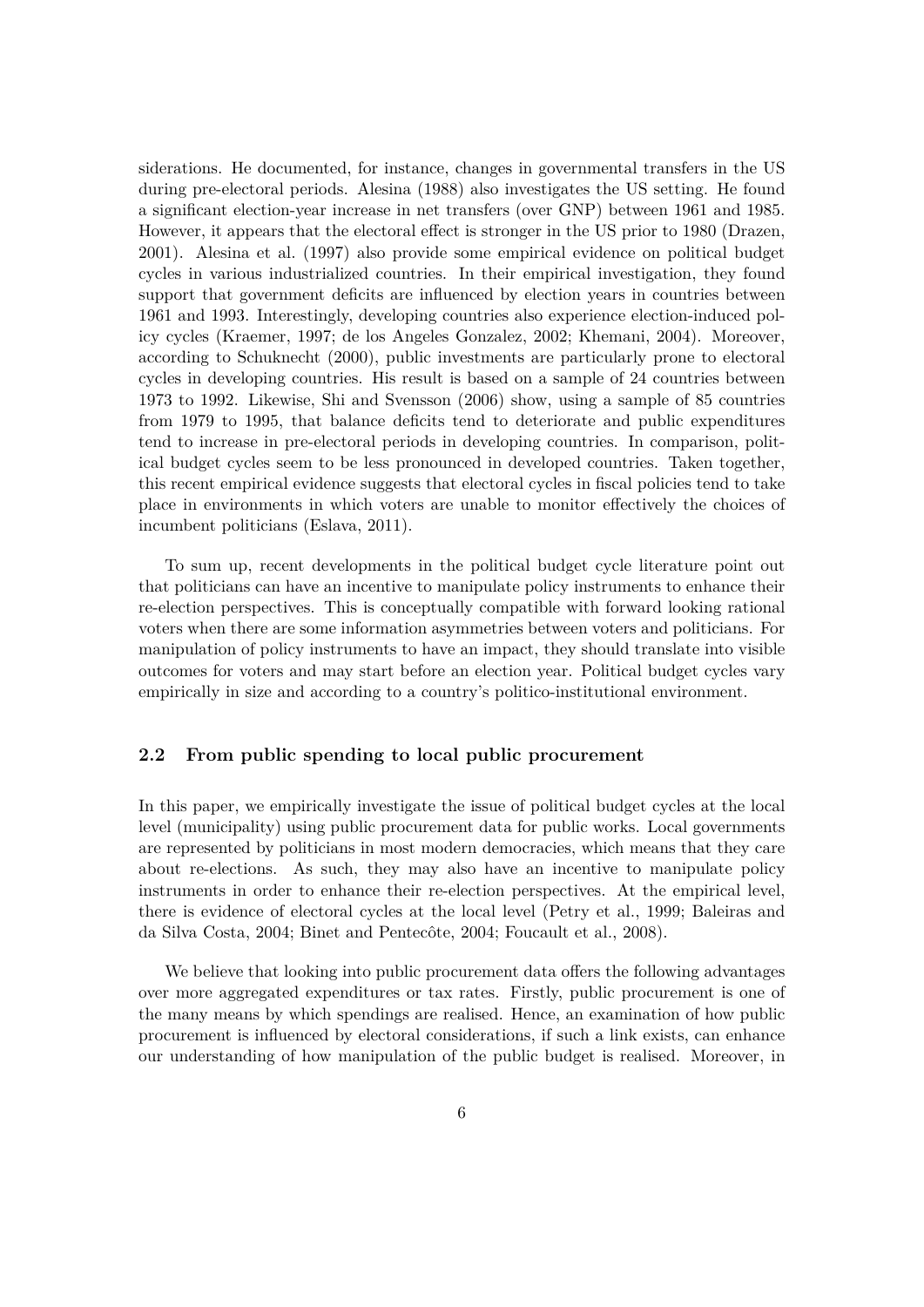industrialized countries, local public finances are generally subjected to some regulations.<sup>4</sup> This means that budgetary manipulation for electoral concerns may be more limited. On the other hand, while public procurement is also a highly regulated activity, a politician has discretion over the choice of projects and how they can be implemented. Lastly, Foucault et al. (2008) have shown that a budgetary cycle exists on capital expenditure in French municipalities (as compared to operational expenditure). This prompts us to consider public work procurement, as it is directly related to capital expenditure. Hence, it seems to us that investigating procurement data on public work is relevant and can be useful in uncovering how capital expenditure cycles come into being. Moreover, investment on the sub-national level accounts for 2/3 of total public investment in the OECD countries, and even slightly more in France (Charbit, 2011). Therefore, the stakes involved seem substantial.

Furthermore, public procurement is an important subject. It accounts for a large part of economic activity (more than 13% of GDP on average in OECD countries in  $2011$  according to OECD  $(2013)$ ). Efficient public procurement can lead to substantial savings to the general public. To the extent that politicians are decision-makers in public procurement, it is useful to understand how political considerations may affect choices made in public procurement. To our knowledge, existing empirical studies investigating politics and public procurement tend to focus more on favouritism by politicians in public procurement (Hyytinen et al., 2009; Coviello and Gagliarducci, 2013). We believe therefore that electoral considerations can also provide an interesting perspective on how politics and public procurement may interact with each other.

Based on our literature review, we believe that if there is a budget cycle, then procurement patterns in a municipality with a candidate running for election will be different from those without a candidate running for election. Moreover, given that budget cycles due to electoral considerations may arise to the extent that fiscal policy translates into observable results for voters, we expect that procurement projects will be timed to finish close to elections. Since public works are often investments which take time to be realised, we expect that these contracts are more likely to finish during an election year in those municipalities where the mayor is running for election. We believe that this prediction is consistent with the general political budget cycle in that past decisions may matter to signal to voters a politician's competency in a world where politicians have reputational capital (Martinez, 2009). Hence, we expect politicians to time public procurement projects in such a way that projects are realised during election years, and therefore can be visible to voters. In the following, we take this prediction to the data.

<sup>&</sup>lt;sup>4</sup>See below for the French case.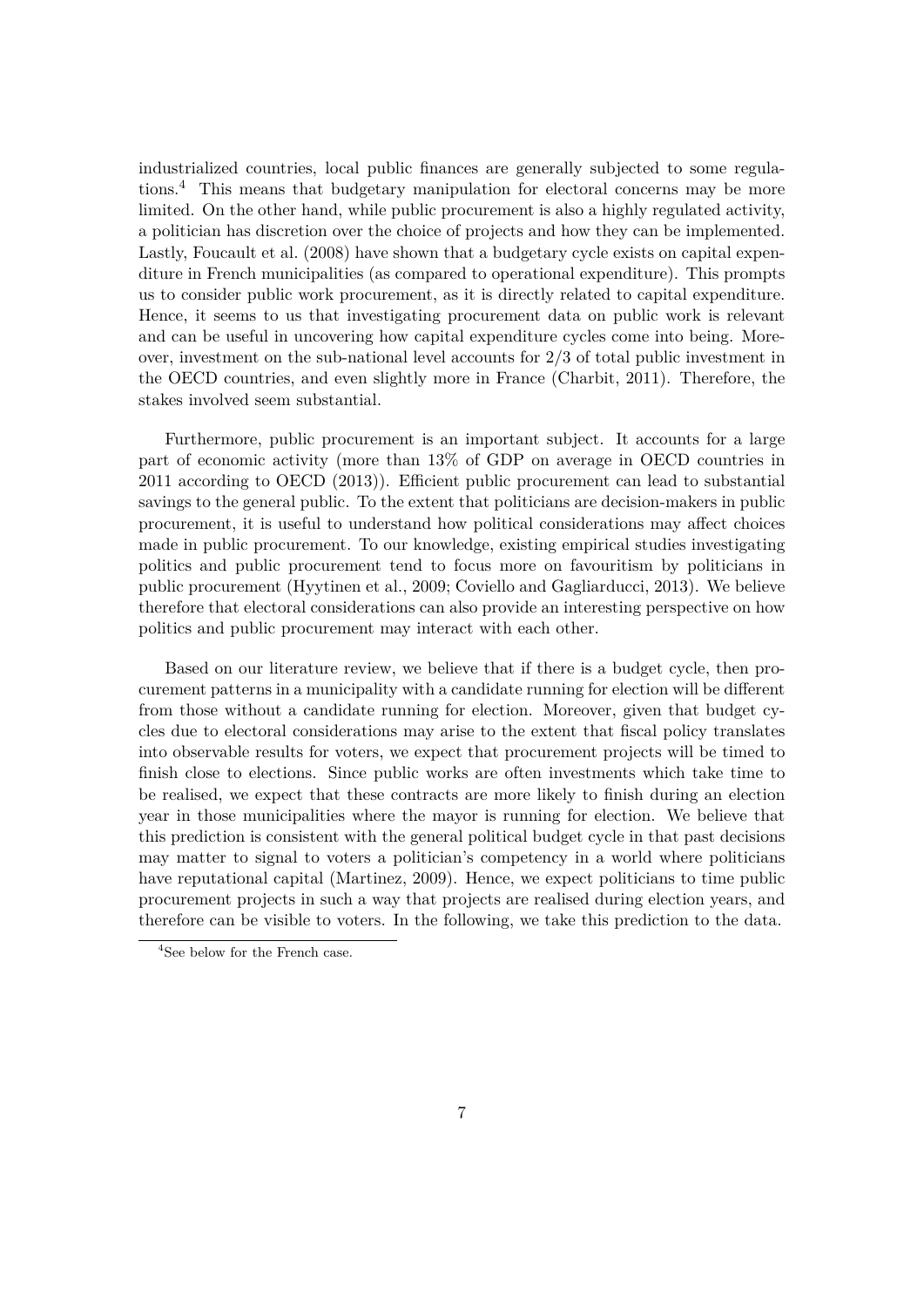## **3 Municipality spendings and legislative elections in France**

France has over 36,000 municipalities. They have responsibilities over a wide variety of areas including, but not limited to, education, culture, social and sanitary, and sports and leisure. There are operational and capital expenditure in a municipality. The former notably includes wages of municipal employees and supplies, while the latter consists of equipment expenses and debt payments. A municipality's revenue stems from different types of taxes as well as subsidies from central and regional governments. French municipalities have to follow a "golden rule": over a given year, deficit financing is only allowed for capital expenditures. Similar rules apply, for example, to Germany, Japan, Sweden or the Netherlands (Sutherland et al., 2005). As a consequence of the rule, the leeway over capital expenditures is larger. Therefore, it is likely that, if a political cycle is to be observed in French municipalities, the cycle will be more important in capital expenditures (e.g. public work procurement as it is the case in this paper) than in operational expenditures.

An important feature of the French system is the so-called "*cumul des mandat*", i.e. the fact that French elected representatives often hold more than one office at the same time (François, 2006; Bach, 2009; Navarro et al., 2013). According to Rouban (2012), 87.3% of the members of parliament that were elected in 2007 held at least one other mandate, the most frequent additional office held being mayor (for  $22\%$  of the MPs). For this, we can expect that legislative elections to have an incidence on policies at the municipality level. In particular, for electoral reasons, mayors who run for MPs may have an incentive to behave differently than those who do not.

The legislative elections (i.e. elections for members of parliament sitting in the National Assembly) are direct elections held every 5 years at the *circonscription* level, a subdivision of the *département*. <sup>5</sup>,<sup>6</sup> Each of the 577 *circonscriptions*, elects one MP for a mandate of 5 years according to a majority voting system in two rounds. During the first round, electors vote for one of the candidates. If one candidate gets 50% of the votes, representing 25% of all registered voters, he is elected. Otherwise, a second round is organised for those candidates who received more than 12.5% of the registered voters' votes. The candidate who gets the most votes during this second round wins the election.

Table 1 shows some statistics on the 2007 legislative election both at the *circon-*

<sup>5</sup>France has a bicameral system. Legislative power is divided between the Senate and the National Assembly. The 348 members of the former are elected indirectly (i.e. by local or regional representatives) for 6 years with elections held every three years to replace half of the senators. These elections are held at the *département* level and the number of senators per *département* is a function of its population (currently between 1 and 12 senators). *Départements* are administrative divisions of the French territory. There are currently 101 French *départements* including 5 located in overseas territories.

<sup>6</sup>The number of *circonscriptions* per *département* is also a function of its population.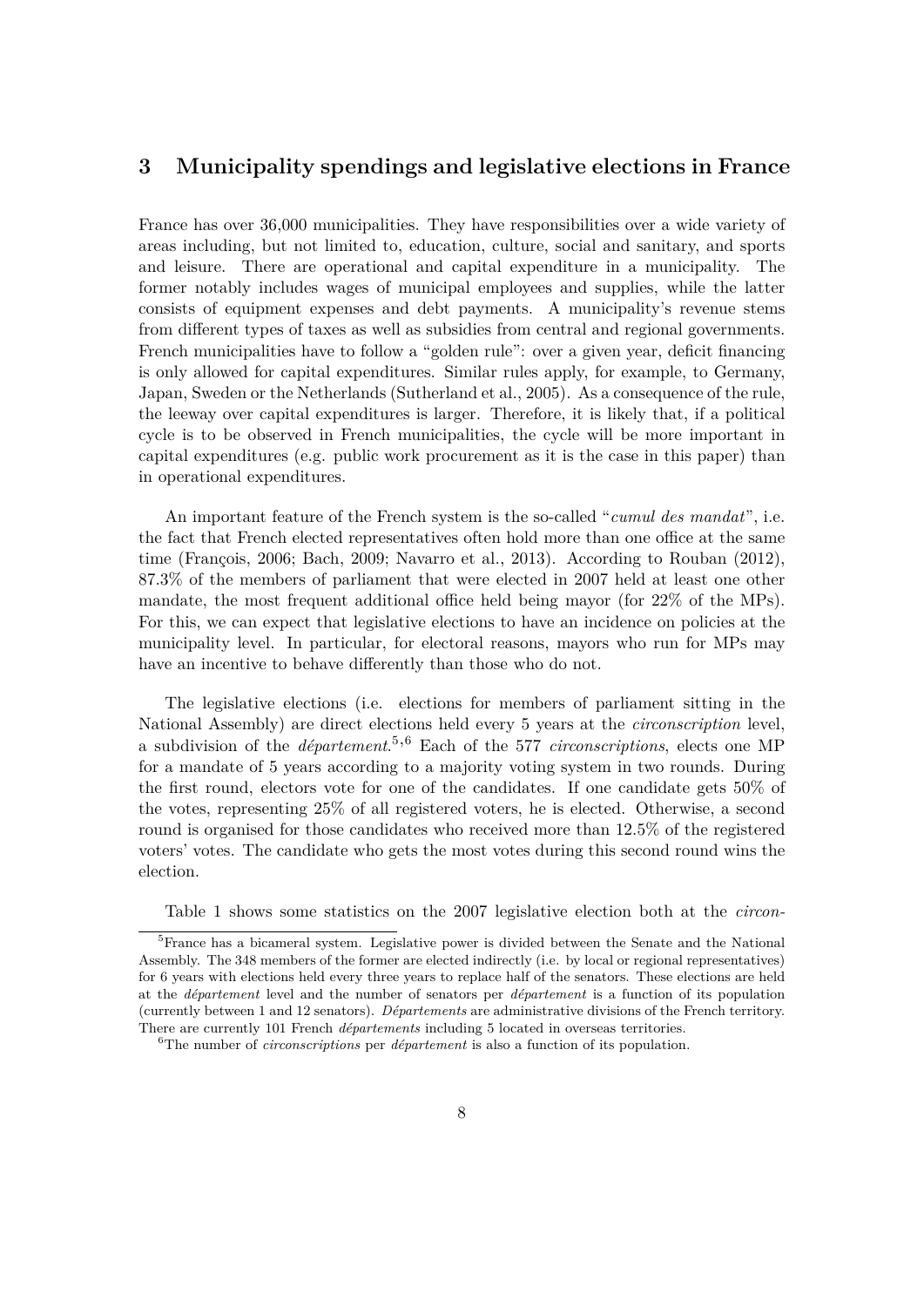*scription* and at the municipal levels.<sup>7</sup> There were, on average, 76,298 voters per *circonscription*. The average number of municipalities per *circonscription* is 64. While a large majority of municipalities belong to a sole *circonscription*, 86 municipalities were split between several *circonscriptions*. This is mainly the case for large municipalities (there were, on average, 77,916.81 voters in municipalities that were split into several *circonscriptions*, while the average number of voters for municipalities that were not splitter into several *circonscriptions* was 1,007.06), with the largest city Paris being split up into 21 different *circonscriptions*.

[Table 1 here]

There were 7587 candidates for the 571 *circonscriptions*, coming from more than fifteen different political parties.<sup>8</sup> On average, each *circonscription* had in excess of 13 candidates, with a minimum of 6 and a maximum of 20.

## **4 Data and Empirical Strategy**

#### **4.1 Data**

For our empirical analysis we use information on public work contracts awarded by French municipalities between 2005 and 2007. Our data come from the "*Observatoire Economique de l'Achat Public*", a department of the French Ministry of Economy. The sample contains the full set of public work contracts over  $90,000\in$  awarded by French municipalities.<sup>9</sup>

To identify municipalities where the mayor ran for MP in 2007, we complete our data on public procurement with information on the 2007 legislative election, collected from the website of the Ministry of Home Affairs.<sup>10</sup> We restrict our sample to municipalities that belong to a unique *circonscription*. This is mainly due to the fact that we do not observe the spatial location of a given project. Therefore, we cannot allocate the projects to the 'correct' *circonscription* within a municipality.

Table 2 describes our data and provides summary statistics both at the contract and

<sup>7</sup>Statistics reported in this subsection were computed using a dataset on the results of the 2007 legislative election taken from data.gouv.fr, the official French open data website. Although there were 577 *circonscriptions* overall, in the following we report statistics on 571 *circonscriptions* due to missing information (at the municipal level) on 6 overseas *circonscriptions*.

<sup>8</sup>Source: http://www.cnccfp.fr/index.php?art=783#P1T2ch2\_2.

<sup>&</sup>lt;sup>9</sup>The 90,000 $\epsilon$  threshold corresponds to the obligation, for public buyers, to publish the call for tenders at the national level. Contracts below this threshold are not collected by the "*Observatoire Economique de l'Achat Public*."

http://www.interieur.gouv.fr/Elections/Lesresultats/Legislatives/elecresult \_legislatives\_2007/(path)/legislatives2007/index.html.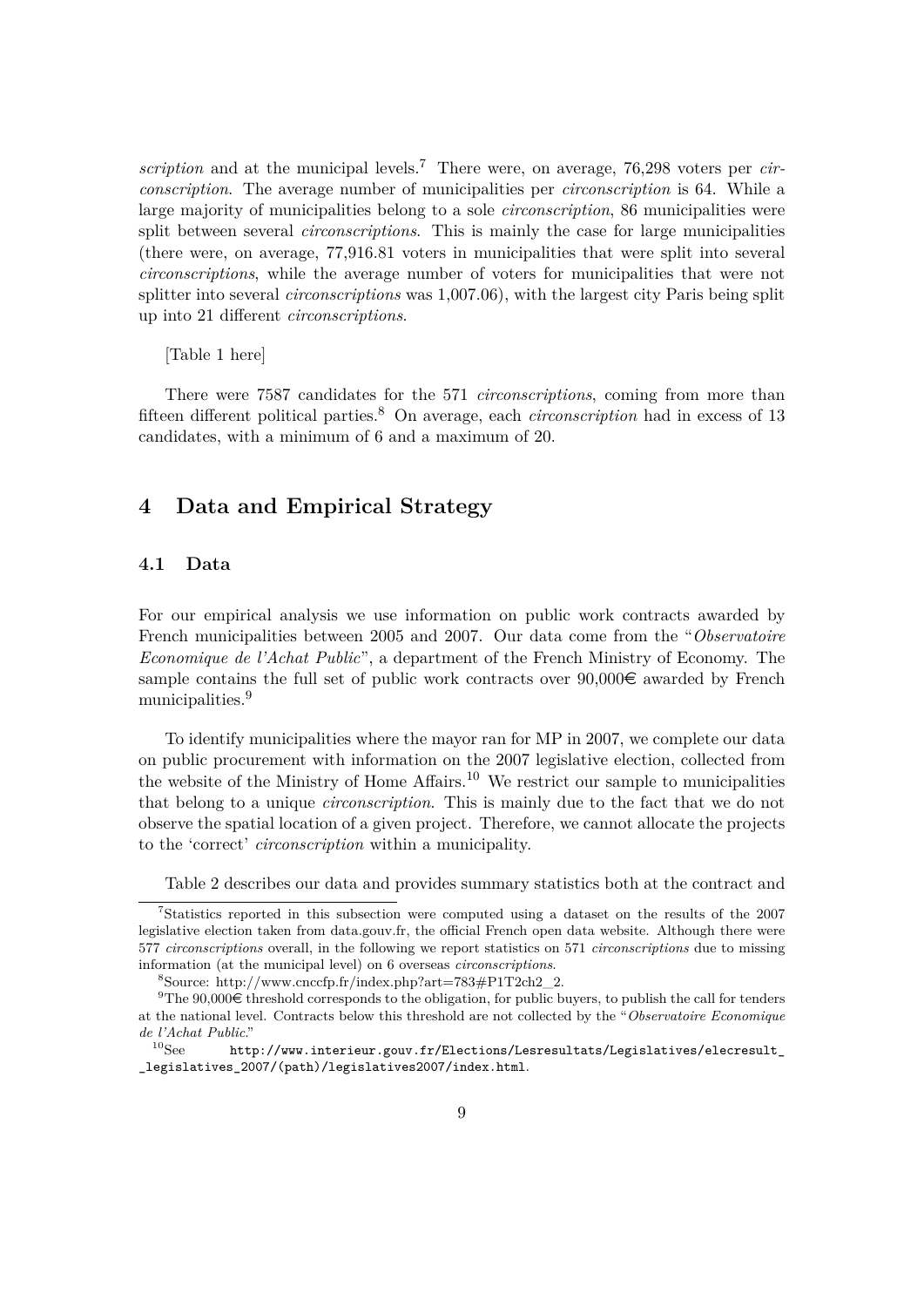the municipal level. In our final sample we observe 1,634 municipalities from 2005 to  $2007<sup>11</sup>$ , which procured a total of 13,262 contracts. In 12\% municipalities in our sample, mayors were candidates for the 2007 election and were responsible for slightly more than 20% of the tendered contracts between 2005 and 2007. This gap is mainly due to the fact that mayors who run for legislative elections often come from larger cities. Contracts have a mean duration of slightly more than 9 months. Unsurprisingly, most contracts are tendered through open auctions (about two thirds of the contracts), while negotiations account for 15.7% of contracts awarded in this period.

We aggregate the information at the contract level to the municipality level in the following way. *Y* 2006, *Y* 2007, and *Y* 2008 measure the share of contracts (in terms of value) that started in a municipality in each year between 2005 and 2007 and are expected to terminate in 2006 (the variable *Y* 2006), 2007 (the variable *Y* 2007), or 2008 (the variable *Y* 2008). If a municipality's contracts concluded in 2006 are all expected to terminate in 2006, then our share variables will take on value 1 for *Y* 2006, and 0 for *Y* 2007 and *Y* 2008. As we observe contracts starting in 2005 to 2007, we ended up with about 3 observations per municipality.<sup>12</sup> In a similar way, contracts started in a given year cannot be expected to terminate in the years preceding their signature. Therefore, we consider the share of contracts signed in 2007 expected to terminate in 2006 (our *Y* 2006 variable) as undefined. Because of this, there is a lower number of observations for our variable *Y* 2006. On the other hand, the share of contracts that terminated in 2007 or 2008 may have started in 2005, 2006 or 2007. This is reflected in a higher number of observations for these variables.

#### [Table 2 here]

In our data we do not observe the exact date at which contracts were procured. In other words, we know in which year a given contract was awarded but we have no information on the precise day or month. This is likely to be an important drawback given that we are primarily interested in looking at the timing of the procured contracts for the 2007 election. In order to circumvent this obstacle, we use three different assumptions to approximate the starting date of projects. Our default assumption, which is used to report the descriptive statistics shown in Table 2, postulates that, on average, all projects in a given year will start in the middle of that year (i.e. all projects start in July). In that case, any project with a duration equal to or lower than 5 months will finish in the same year it started. Projects with a duration between 6 and 17 months will terminate in the following year etc. To test the robustness of our results, we also use two alternative assumptions. Our first alternative assumption postulates that all contracts in a given year will start in January, while our second assumption assumes that all contracts start in December. In the former (latter) case, all contracts with duration equal to or lower than 11 months (0 month) will terminate in the same year it started

 $11$ <sup>11</sup>At the municipality level, this yields a total number of 3,830 municipality-year observations.

 $12$ Since some municipalities do not procure public work in all 3 years between 2005 and 2007, we actually ended up with less than 3 observations per municipality.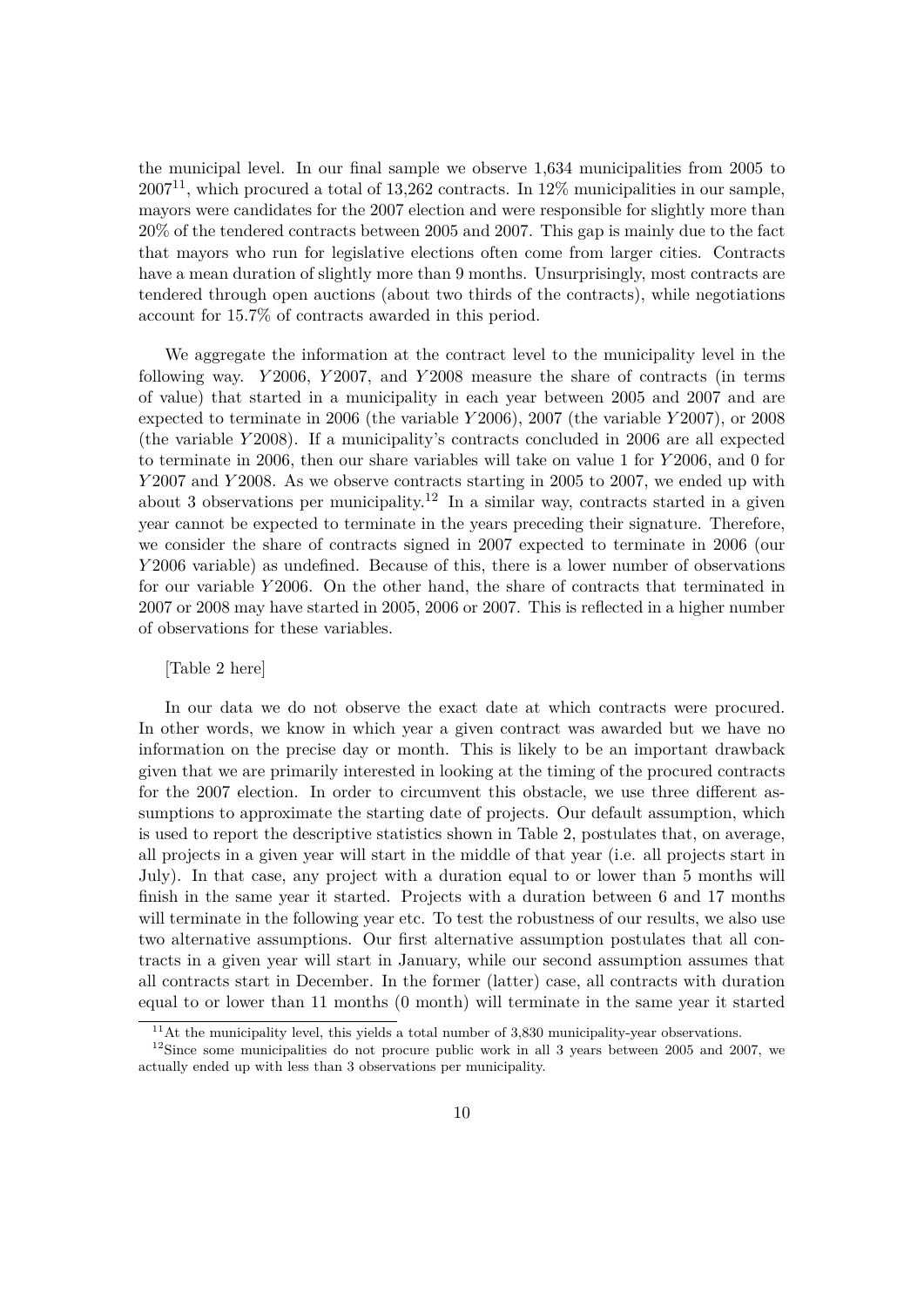and contracts with duration between 12 and 23 months (1 and 11 months) will end in the following year, and so forth.<sup>13</sup> We further discuss this issue in the next subsection.

#### **4.2 Empirical strategy**

In order to analyse the potential effect of the French legislative elections on public procurement we compare contracts between municipalities with mayors running for MP and those with mayors not running for MP. The most basic prediction from the PBC literature is that politicians seeking re-election will try to signal good performance before an election. Mayors running for legislative elections will tend to start projects early enough so that they can be delivered before the election (in expectation). In the absence of an election, we would not expect a strategic manipulation of the delivery date of a project and the non-candidate municipalities therefore serve as the control group.

The main idea of the empirical strategy is that contracts written by candidate municipalities in 2005 and 2006 should exhibit a higher probability of finishing in 2007 than non-candidate municipalities. Consequently, the basic relationship that we are estimating is represented by the following linear probability model:

$$
finish\_2007_{jit} = start\_2005_t + start\_2006_t + \beta_{2005}(start\_2005_t \times Cand_i) + \beta_{2006}(start\_2006_t \times Cand_i) + Controls'_{jit} \gamma + \alpha_i + \epsilon_{jit}
$$
\n(1)

with  $\alpha_i$  corresponds to municipality fixed-effects, and  $start\_2005_t$  and  $start\_2006_t$  correspond to time fixed effects for the contract starting in years 2005 and 2006. *start*  $2005<sub>t</sub>$ *×*  $Cand_i$  and  $start\_2006_t \times Cand_i$  are the interaction terms between the time effects and *Cand*, the dummy indicator showing if a mayor is running for MP  $(=1)$  or not  $(=0)$ . The dependent variable *f inish*2007*jit* represents a dummy indicating whether contract *j* of municipality *i* starting in year *t* finishes in 2007, the election year.

Our hypothesis of strategic timing of the delivery leads us to expect a positive effect for the interaction terms, indicating that a project started in 2005 and 2006 is more likely to be delivered in 2007 in municipalities where the mayor is candidate in the legislative election in 2007.

As for the controls, we consider a number of project and municipality specific variables. On the project level, we add contract duration (*duration*) and different award procedures used (*proced*\_1, *proced*\_2 , *proced*\_3, and *proced*\_4).<sup>14</sup> On the municipal level, municipal debt per capita *debt* and total municipal revenues per capita *rev* are included. Because larger contracts are more important than smaller contracts, the regressions are weighted by the value of a contract.

<sup>&</sup>lt;sup>13</sup>Note that since the minimum duration in our sample is one month, our second alternative assumption postulates that no contract starts and finishes in the same year.

 $14$ In the estimations *proced* 4 is omitted to avoid perfect collinearity.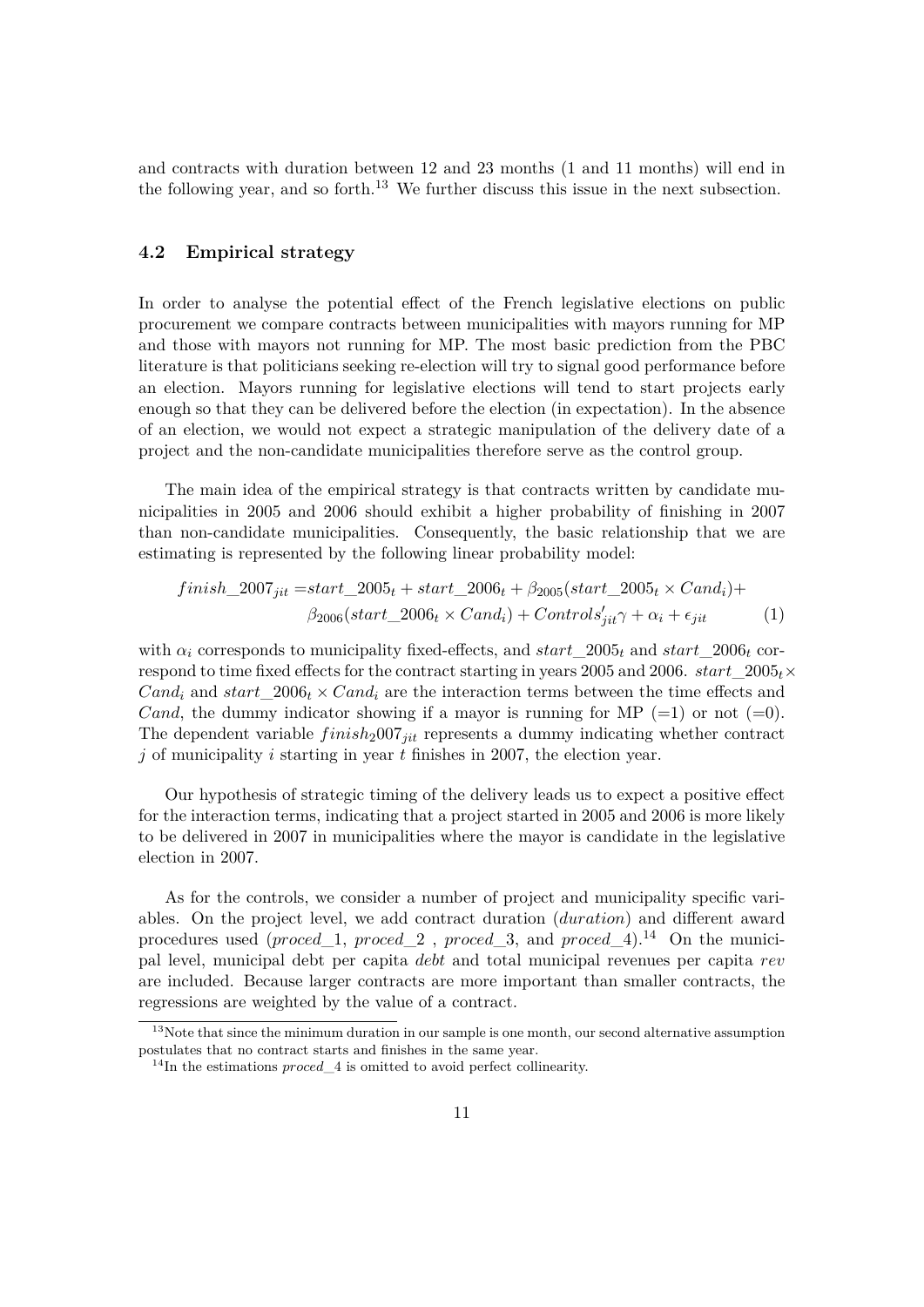In addition to these controls and to account for unobserved heterogeneity between the two types of municipalities, e.g. candidate municipalities are substantially larger than non-candidate municipalities, all estimations will contain municipality fixed effects. Also for this reason we are using a linear probability model (LPM) instead of a Probit model in order to keep the fixed effects to account for municipal heterogeneity.<sup>15</sup> In addition to the municipality fixed effects we are using cluster robust standard errors (on the municipal level) to account for within municipality error correlation and heteroscedasticity in all estimations.

It is important to note that with our empirical strategy, identification of the election cycle effect therefore rests exclusively on the different probabilities to finish a contract in a certain year that we observe for candidate and non-candidate municipalities over time. Instead of considering the period when the contract is concluded (which is typically also the period when public expenditure increases), we consider the finalisation of the construction project as the relevant anchor.

In addition to this basic test, two additional models are estimated:

$$
finish\_2006_{jit} = start\_year_t + (start\_year_t \times Cand_i)\beta + Controls_{jit}\gamma + \alpha_i + \epsilon_{jit}
$$
  
(2)  

$$
finish\_2008_{jit} = start\_year_t + (start\_year_t \times Cand_i)\beta + Controls_{jit}\gamma + \alpha_i + \epsilon_{jit}
$$
  
(3)

with *f inish*\_2006*jit* and *f inish*\_2008*jit* representing a dummy that indicates if a project finished in 2006 and 2008. These additional specifications are helpful to show that the previous findings are actually the result of the political cycle. The potential problem of *finish* 2007<sub>*jit*</sub> lies in the fact that the French legislative elections take place already in June 2007 and it is therefore unclear if projects finished in 2007 are early enough. In order to be sure that politicians try to finish projects before the election, the estimations with *f inish*\_2006*jit* should again show a positive, if maybe somewhat smaller, interaction  $\rm effect.^{16}$ 

Regarding *f inish*\_2008*jit*, in contrast to 2006 and 2007 the regressions should show an insignificant or negative coefficient for  $\beta$ . We would typically expect a non significant interaction term for the regressions with *f inish*\_2008*jit* as the dependent variable because both types of municipalities have the same incentive to target contract termination into 2008. A negative effect may arise, however, if those contracts directed towards 2007 by candidate municipalities are at the expense of contracts that finish in 2008. The regressions using *f inish*\_2008*jit* can also be interpreted as a placebo test where a positive significant finding would shed doubt about the difference-in-difference strategy that we

 $15$ There is no consistent estimator for unconditional fixed effects Psrobit model.

<sup>&</sup>lt;sup>16</sup>As contracts from 2007 cannot possibly be finished in 2006, all those contracts are excluded when using *f inish*\_2006*jit* as the dependent variable in order to avoid artificial results driven by zero inflated observations.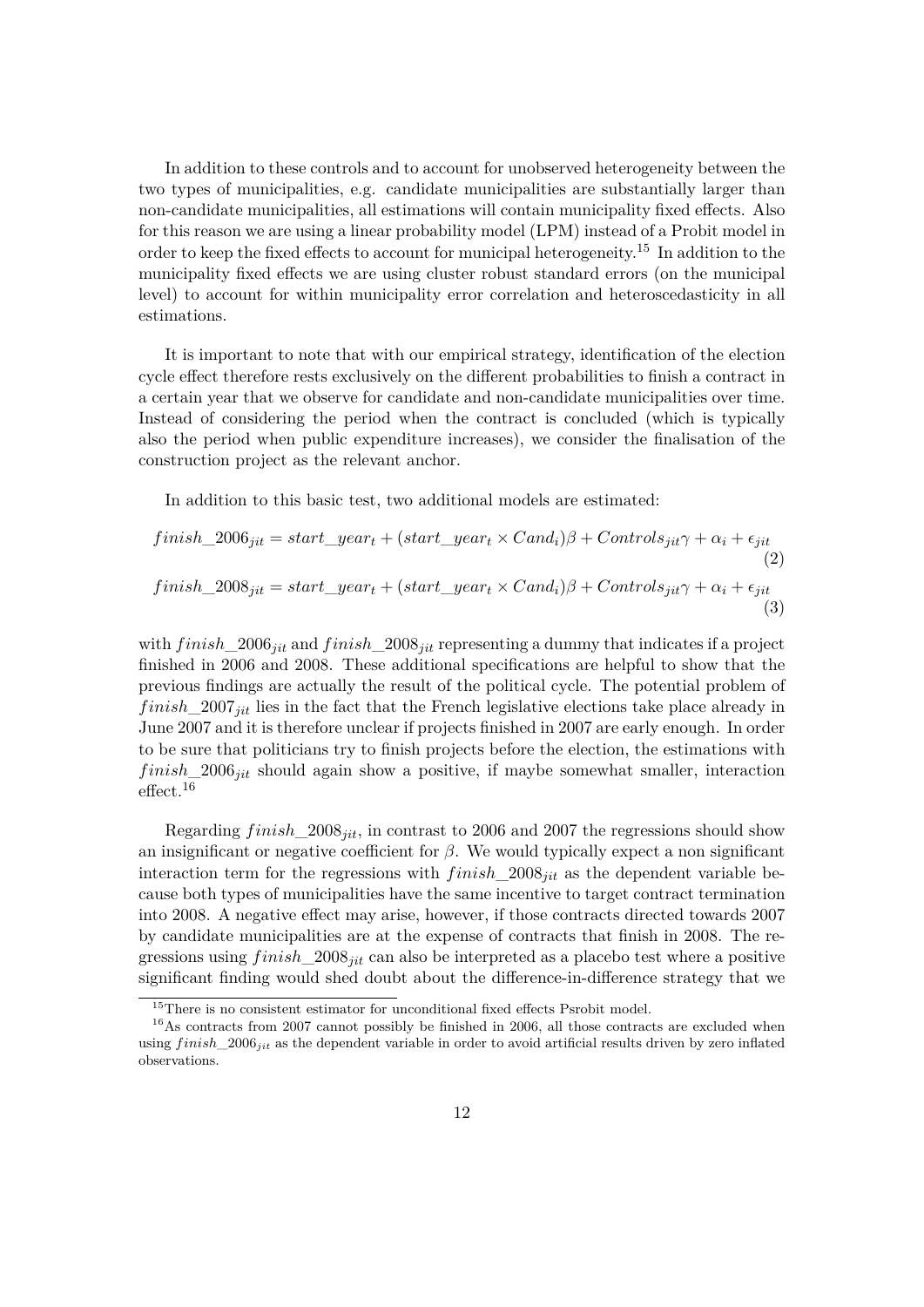are applying. For instance, finding a consecutively higher  $\beta$  for candidate municipalities may simply mean that they have a longer average duration of contracts or a different trend than non-candidate cities.

As discussed in Section 4, a problem of the database is that we do not know the exact date when the contract was signed and therefore there is some uncertainty regarding the finalisation of a project. The default choice we are using is to assume that contracts are uniformly distributed over the year and hence the average project start will be just between June and July. As a consequence of this arguably naive assumption, durations between 1 and 5 months will finish in the current year, 6 to 17 will finish in the consecutive year and so forth. To gauge how sensitive our results are to this assumption, we will use different assumptions about the average starting date that is used to calculate the *f inish*\_*year*. More specifically, we consider our results assuming that all contracts start in January or in December. In the former case, any duration between 1 and 11 months will lead us to consider that the project is expected to finish in the current year. In the latter case, no contract can by definition finish in the same year, since the minimum duration in the database is 1 month. This is a fairly extreme assumption.<sup>17</sup>

Finally, given the underlying nature of our data, where the candidate variable does not vary across contracts within a municipality, we also consider estimations on the municipal level. While we lose some information in the process of aggregating the information at the project level to the municipal level, the main advantage is that it allows us also to consider cases where municipalities do not start contracts every year. Ignoring this information could potential lead to a form of selection bias, where municipalities, who do not start a project, self-select out of the sample. Therefore, when aggregating the data to the municipal level all the cases where municipalities did not procure a contract in a given year were taken into account and coded as yielding a 0 contract value.

$$
Y2007_{it} = \eta_t + (\eta_t \times Cand_i)\beta + \alpha_i + \epsilon_{it}
$$
\n<sup>(4)</sup>

with  $\alpha_i$  and  $\eta_t$  corresponding to municipality fixed effects and time fixed effects for the contract starting years 2005, 2006 and 2007. Again,  $\eta_t \times Cand_i$  is the interaction between the time effects and the candidate dummy. The dependent variable  $Y2007_{it}$ represents the share of expenditures by municipality *i* in year *t* that finishes in 2007, the election year. Our hypothesis of strategically timing project to be delivered close to

 $f inish\_year = round(start\_year + (duration/12))$ 

$$
finish\_year = floor(start\_year + (duration/12))
$$

$$
finish\_year = ceil(start\_year + (duration/12))
$$

<sup>&</sup>lt;sup>17</sup>In more technical terms, our basic assumption on the expected delivery date of a project considers the following formulation:

The two extreme alternative assumptions to rounding the expression *start*\_*year* + (*duration/*12) is to use the floor and the ceil functions: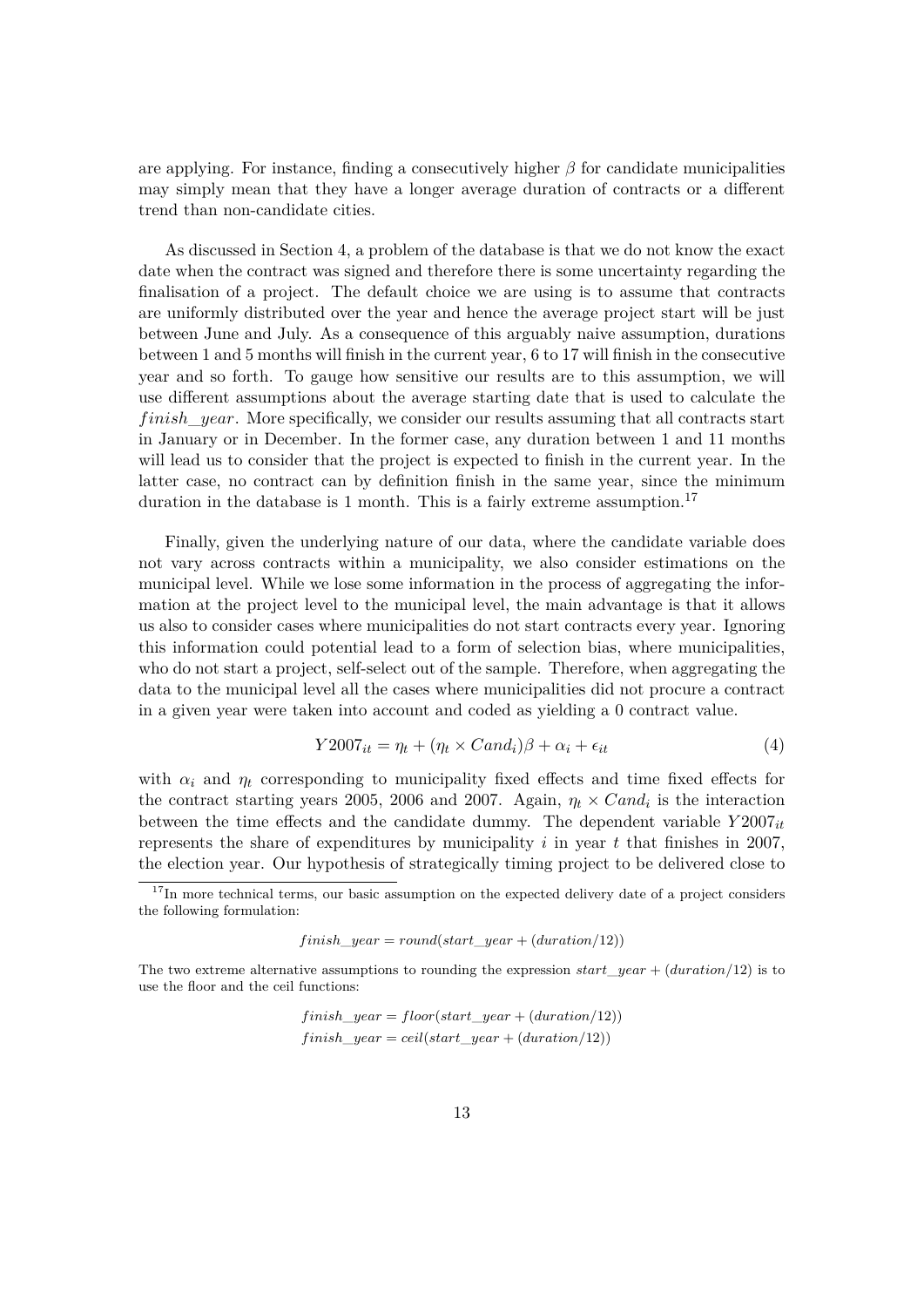election period would lead us to expect a positive interaction effect, indicating that the share of contracts stemming from 2005 and 2006 that end in 2007 is larger for candidate municipalities.

To check for the robustness of the results, the corresponding models for the years 2006 and 2008 are also estimated:

$$
Y2006_{it} = \eta_t + (\eta_t \times Cand_i)\beta + \alpha_i + \epsilon_{it}
$$
\n<sup>(5)</sup>

$$
Y2008_{it} = \eta_t + (\eta_t \times Cand_i)\beta + \alpha_i + \epsilon_{it}
$$
\n<sup>(6)</sup>

As before, we would expect the interaction term in 2006 and 2007 to be positive and negative or non-significant in 2008.

### **5 Results**

The results from our baseline models in equations 4, 5, 6 for 2006, 2007 and 2008 are exhibited in Table 3. The model of main interest is displayed in Column 2 and tests whether the probability that a contract signed in 2005 and 2006 and finishes in 2007 is different for candidate and non-candidate municipalities. The coefficients on the overall time dummies is negative for 2005 and positive for 2006 ( $\eta_{2005}$  and  $\eta_{2006}$ ), which shows that most contracts that finish in 2007 have been launched already before in 2006. This result shows already that analyzing the finishing dates instead of starting dates may lead to very different conclusions about the investment dynamics before elections. More to the point, the interaction terms indicate that there is a significant difference between the two groups of municipalities. Compared to non-candidate municipalities, contracts from municipalities where the mayor runs for MP have a higher probability to finish in 2007. The size of the effect is substantial and suggests that in candidate municipalities the probability for a contract signed in 2005 and 2006 to finish in 2007 is 24% and 20% higher, respectively.

#### [Table 3 here]

Looking at the differences between candidates and non-candidates in other years, the results are as expected. There is evidence that contracts written in 2005 from candidate municipalities have a higher probability to finish in 2006 than when a nonrunning mayor is present, at approximatively 13%. On top of that, the pre-election differences we find disappear when looking at projects finishing in 2008 (Model 3). Here the probability of finishing in 2008 coming from previous years 2005 and 2006 is negative but not statistically significant. These two results lend further credibility to the idea that projects are more likely to be delivered (in expectations) close to election period in municipalities where a mayor ran as a candidate in the legislative election in 2007.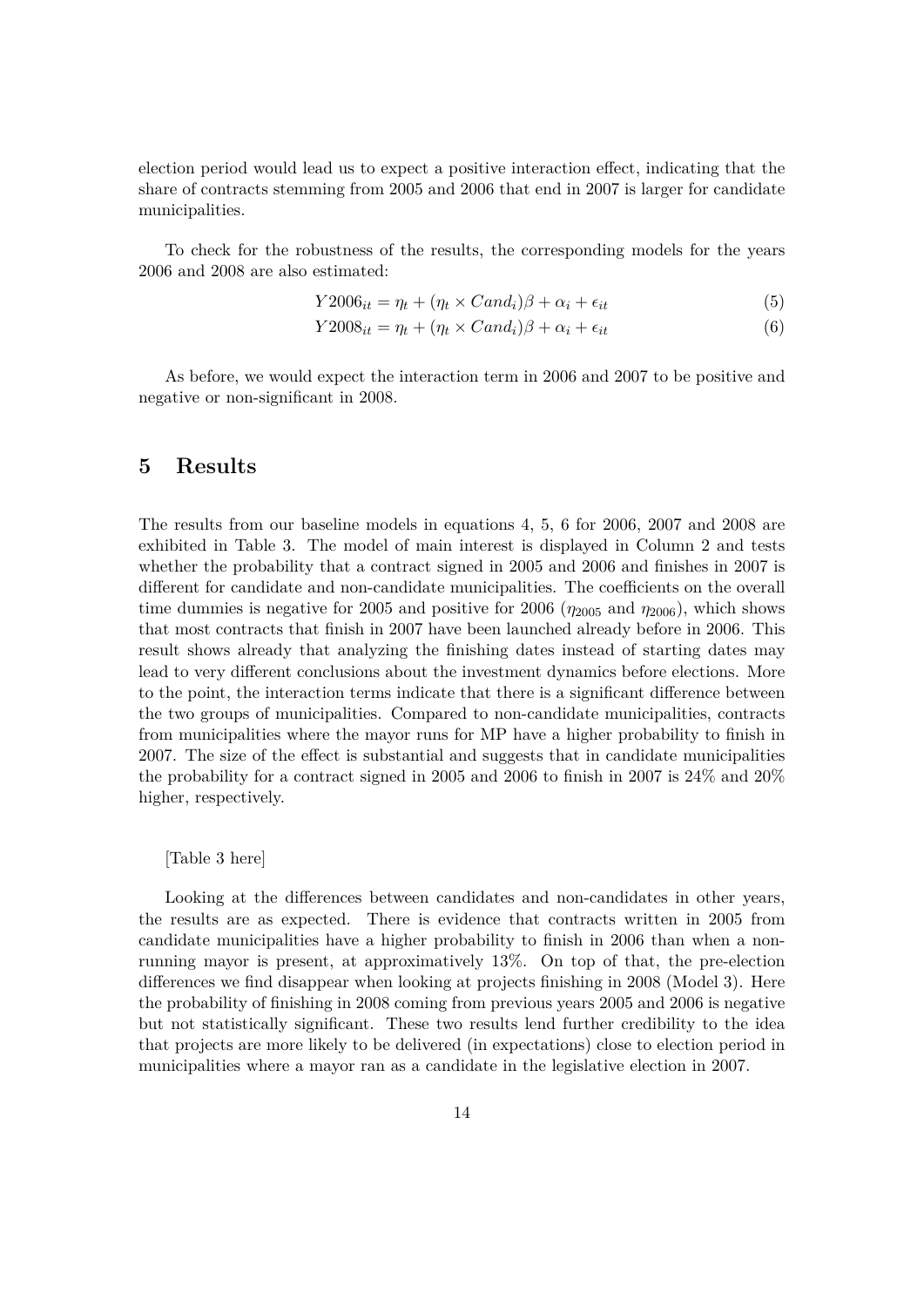Without going into detail for the covariates, it should be stressed that their inclusion in our specification has little effect on the results. This is shown in 4 where the models from Table 3 have been re-estimated without covariates. The coefficient estimates are basically unchanged and standard errors are only slightly higher, which is to be expected as the covariates increase the precision of the estimates by capturing some of the noise in the data.

#### [Table 4 here]

As noted before, an important sensitivity test relates to the assumption of when the contracts start during the year, which also affects the expected finishing year. Tables 3 and 4 were estimated under the assumption that all contracts begin in the middle of the year (July) and therefore only contracts with a duration of less than 6 months are finished in the same year. While without further information this is probably the most reasonable assumption in terms of expected timing of the start of the contract, alternative assumptions and their effect on the results should be considered.

The two polar assumptions of all contracts beginning in January (floor function) and all contracts beginning in December (ceil function) are displayed in Tables 5 and 6. If we assume all contracts start in January and therefore any contract with a duration of less than 12 months finishes in the current year, we still observe a significant difference between candidate and non-candidate municipalities. The results are even more pronounced than in Table 3. Contracts signed in 2005 and 2006 from mayors running for MP are 22% and 26% more likely to finish in 2007, respectively. Moreover, there is no statistically significant difference in 2008, after the election. Applying the floor function also strongly increases the estimated effect of the interaction term in the first column of Table 5, which is also consistent with the idea of targeting project finalisation before the election.

#### [Table 5 here]

#### [Table 6 here]

When using the ceil function, all contracts are assumed to start in December, the difference between contracts from candidates and non-candidates reduces strongly. Most importantly, however, also our the placebo test in Column three of Table 6 fails. Hence if we assume that all contracts written in *t* finish later than *t* (all contracts have a duration of at least 1 month), we find a significant and positive interaction term in 2008, where we should find (a negative or) a non significant effect. It is therefore clear that the assumption of all contracts starting in December is too strong.

To see how far we can go with the assumption of when the contracts were written, we successively reduced the months until the placebo test for 2008 is satisfied. As these tests show, our results are robust so long as we assumed projects started in any months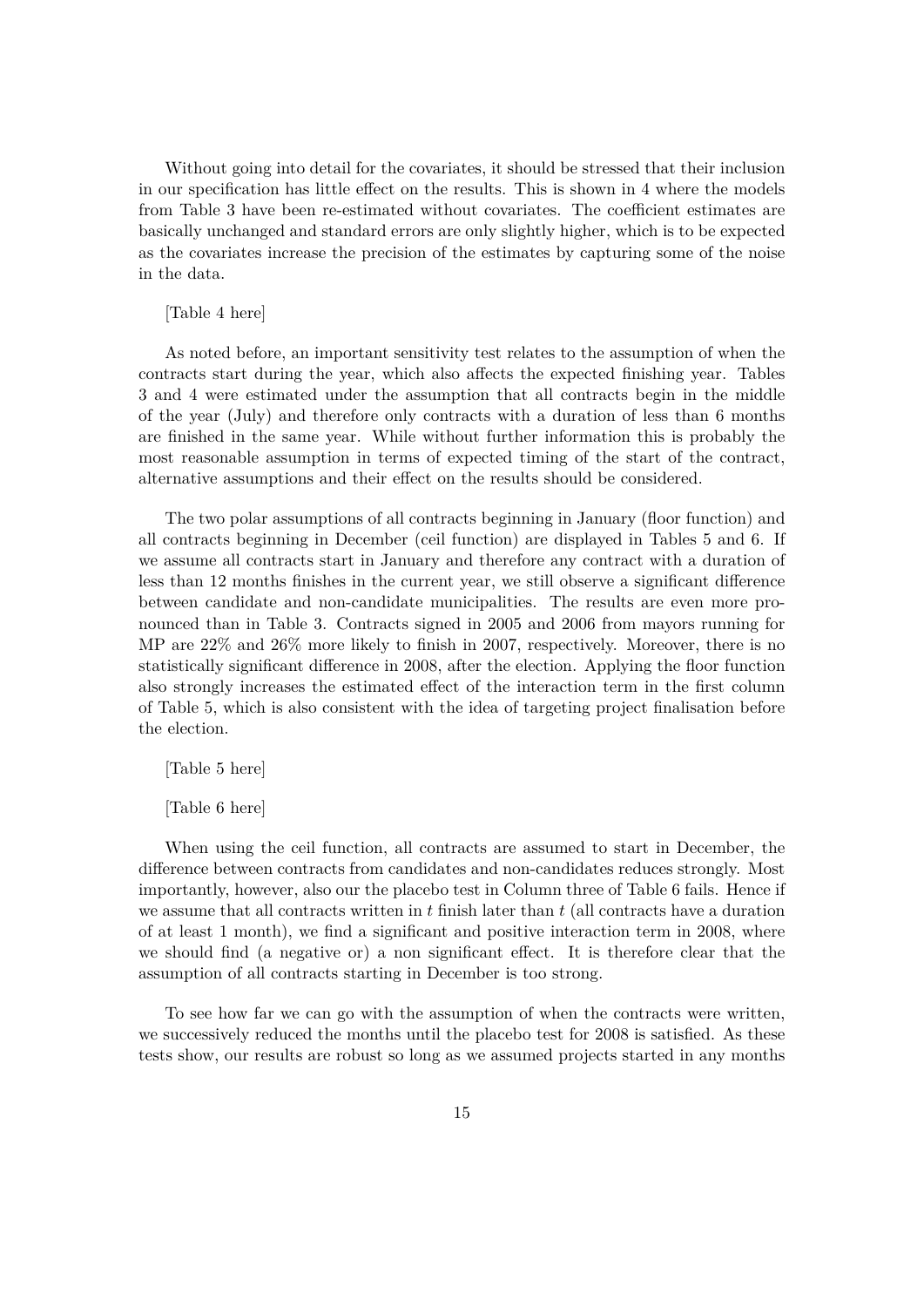before October. Should all projects start after in October, or after, our baseline results do not hold anymore.<sup>18</sup> The evolution of the coefficients for the *finish* 2007 regressions under different assumptions of when contracts are written is shown in Table 7.

#### [Table 7 here]

The bottom line of this robustness exercise is that our results hold for a wide range of assumptions regarding the starting date of the contracts. Without further information our best guess remains to assume that contracts are equally distributed over the year and therefore start on average in June or July. As the previous regressions show, however, the results are still consistent with the assumption that the contracts have been written at some point between January and October during a year. Our baseline results will fail to hold as soon as we assume that all contracts were written in the last three months of the year.

Finally, we analyse the hypothesis of strategic manipulation of expected project delivery before an election at the municipal level. Instead of the probability that a contract finishes in a given year, we use the share of contracts in terms of value that will finish in year t as our dependent variable. The estimations for these models are exhibited in Tables 8. [Table 8 here]

Investigating at the municipal level, the results in Table 8 strongly support our previous results at the contract level. The share of public work procurement contract value that terminates both in 2006 and 2007 are substantially higher for candidate municipalities. On top of that, the results for 2008 in Model 27 suggest again that the documented effect relates to elections, and does not arise due to some other reasons specific to the municipalities where there were candidates during the legislative elections, because there is no statistically significant difference between the two types of municipalities after the election.

### **6 Discussion**

In the previous section, we have provided evidence that there is an electoral cycle in French construction public procurement. Specifically, the uncovered patterns suggest that politicians tend to favor projects which are expected to be delivered before elections. A remaining major issue is the motivation behind this behavior. Indeed, several stories of the political cycle literature are consistent with our findings.

On the one hand, a frequent and recurring explanation for the existence of political

<sup>&</sup>lt;sup>18</sup>The assumption was formalised as follows: *finish\_year* = *ceil*(*start\_year* + ((*duration* – *X*)/12)) where *X* is the number of months. The assumption of all contracts written in December equals  $X = 0$ and October would be  $X = 2$ .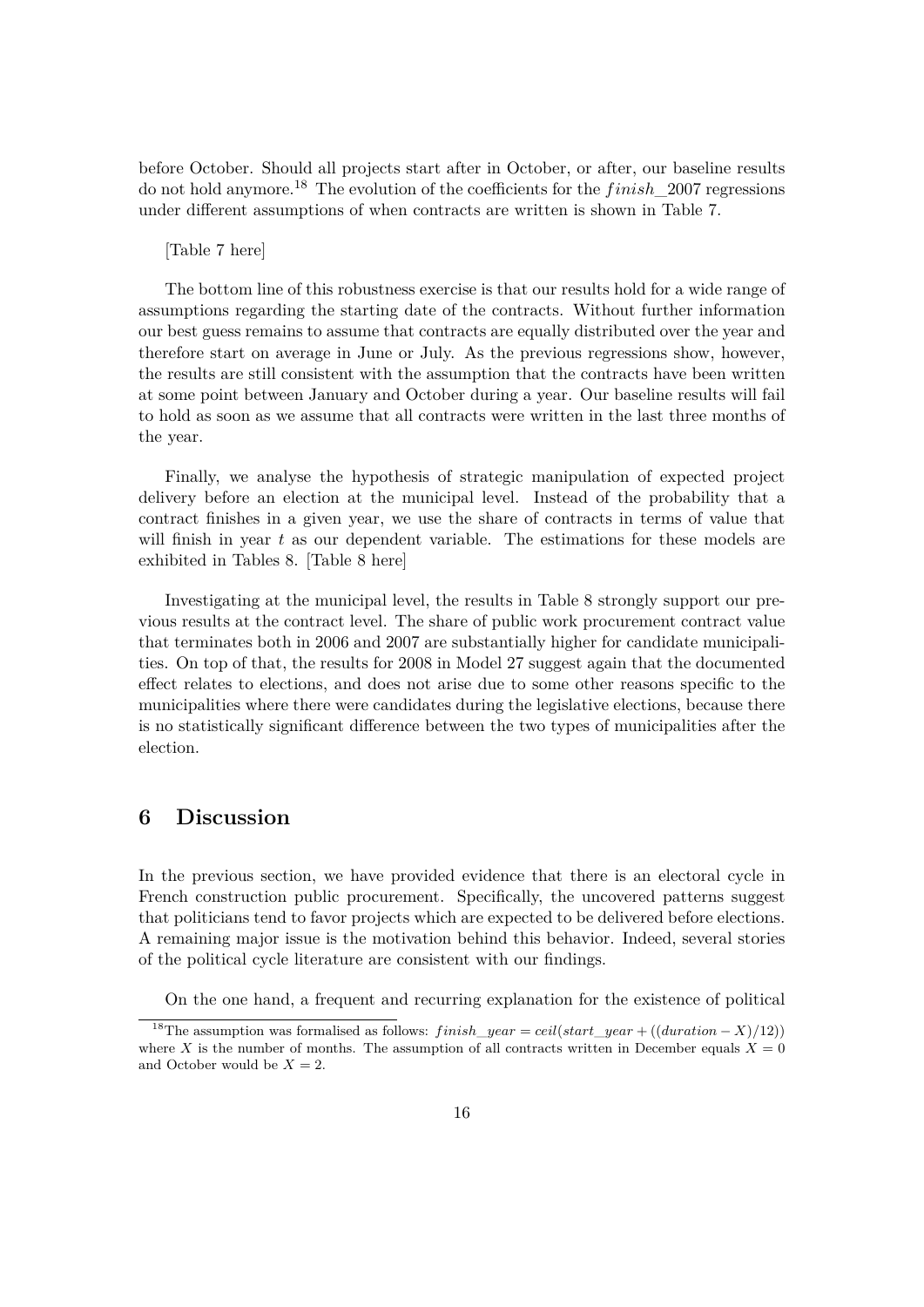budget cycle relates to salience. Systematic differences in visibility between various types of public expenditure are at the heart of many theoretical models of the political budget cycle. For instance in his early contribution, Rogoff (1990) argues that some types of spending are more visible to the electorate because their benefits are more immediately visible. This feature is a source of asymmetric information between politicians and voters and therefore creates a systematic bias towards more visible spending in order to signal higher competence.

On the other hand, and in line with the literature on white elephants, electoral cycles may arise in order to target spending towards specific groups of the electorate. Drazen and Eslava (2010) considers such a pork-barrel type of explanation, where a cycle arises because of a politician's attempt to win elections through targeted expenditure. Building on a probabilistic voting model, this model predicts that spending will be tailored towards expenditure types that can be targeted easily towards swing voters. This perspective contrasts with that of Rogoff (1990), since politicians are not trying to signal competency but to buy votes through pork-barrel spending.

We run a set of additional tests in order to explore both avenues of explanation. First, the visibility argument would predict a compositional change in the type of public projects. Importantly, we would expect to find that the cycle effects are driven by 'visible' projects. As suggested by the literature on electoral cycles on the sub-national level (see Kneebone and McKenzie (2001), Veiga and Veiga (2007), Khemani (2004)), we classify projects as visible if they involve streets or various types of public buildings (sports, recreational, schooling, and social). In contrast, infrastructure projects, which like water or telecommunications are typically subsurface, and various other types of construction works (e.g. housing, isolation/insulation) are therefore considered as nonvisible. A detailed list of the spending categories considered as visible is given in Table 9.

#### [Table 9 here]

Second, while different pork-barrel channels are conceivable, the most straightforward method would be to award public contracts to local enterprises. This may not only benefit local contractors but also create jobs locally. Hence, in order to test the porkbarrel idea, we have matched contract winners with firm register data. While we are able to match 11,808 contracts for which we know whether the winner is a local firm or not, our panel approach leaves us with 8414 observations for our estimations. In order to be consistent with pork-barrel as the origin of the electoral cycle, we expect that candidate mayors will attribute a higher share of contracts to local firms.

The results for these additional regressions are shown in Table 10. As before, for presentation purposes we focus on our baseline model with a dummy indicating whether a contract finishes in 2007 as the dependent variable. To ease comparison, column 1 replicates the baseline results. Columns 2 and 3 in Table 10 show the results when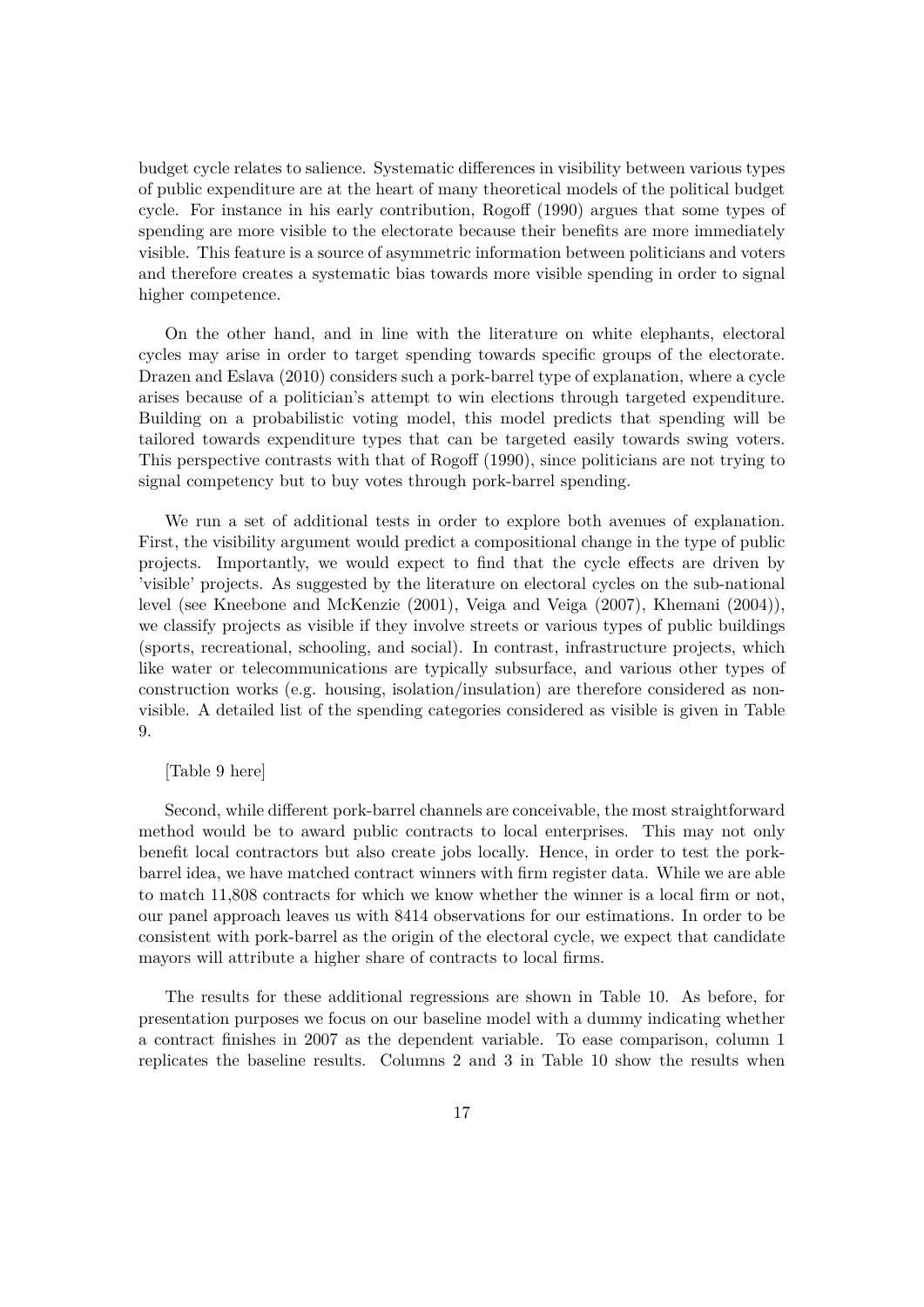we split the sample into visible and less visible types of projects. The coefficients on the interaction terms are larger for visible types of projects. Moreover, for less visible projects, the coefficients are not only smaller, but no longer statistically significant. Our results are therefore in line with the idea that the cycle is driven by politicians trying to signal competence by procurement more visible projects.

#### [Table 10 here]

It is important to note that this preliminary finding, while consistent with the visibility view, does not automatically rule out the pork-barrel story of electoral cycles. To explicitly address this second potential mechanism behind the cycle, we now distinguish whether projects are award to local or non-local firms. To account for the fact that we could match only about 90% of our dataset with firm register data, column 4 re-estimates the baseline model with all projects we were able to match. This serves as the benchmark for columns 5 and 6, which feature the estimates for local and non-local contract awards.

Comparing the coefficients on the interaction terms in Table 10, we find that the cycle effect appears more pronounced for projects awarded to local companies. While the coefficients on the reduced sample are generally somewhat higher, the estimates for local projects are substantially higher. Despite their substantially reduced sample size, the coefficients in the regressions using only locally awarded contracts are still highly statistically significant.

To summarize, the additional tests were unable to rule out either of the potential mechanisms behind the cycle. While this might seem unfortunate, it may simply suggest that in reality a combination of both is driving our results. The findings of this paper are therefore consistent with politicians that try to target visible spending towards swing voters.

## **7 Concluding remarks**

In this paper, we sought to detect the presence of a political budget cycle by investigating data on public procurement in French municipalities. We use a difference-in-difference approach to compare public work procurement of municipalities whose mayor was a candidate in the 2007 legislative elections with those of municipalities whose mayor did not run in these elections. We find that the probability that a contract finishes before the elections in 2006 and 2007 is consistently and considerably larger in municipalities whose mayor also ran for legislation elections. We interpret these results as evidence that mayors running for elections privileged projects that will be completed before election takes place. We refer to this pattern as a red ribbon effect, thus emphasising the fact that mayors try to deliver the projects before elections and that the budget itself is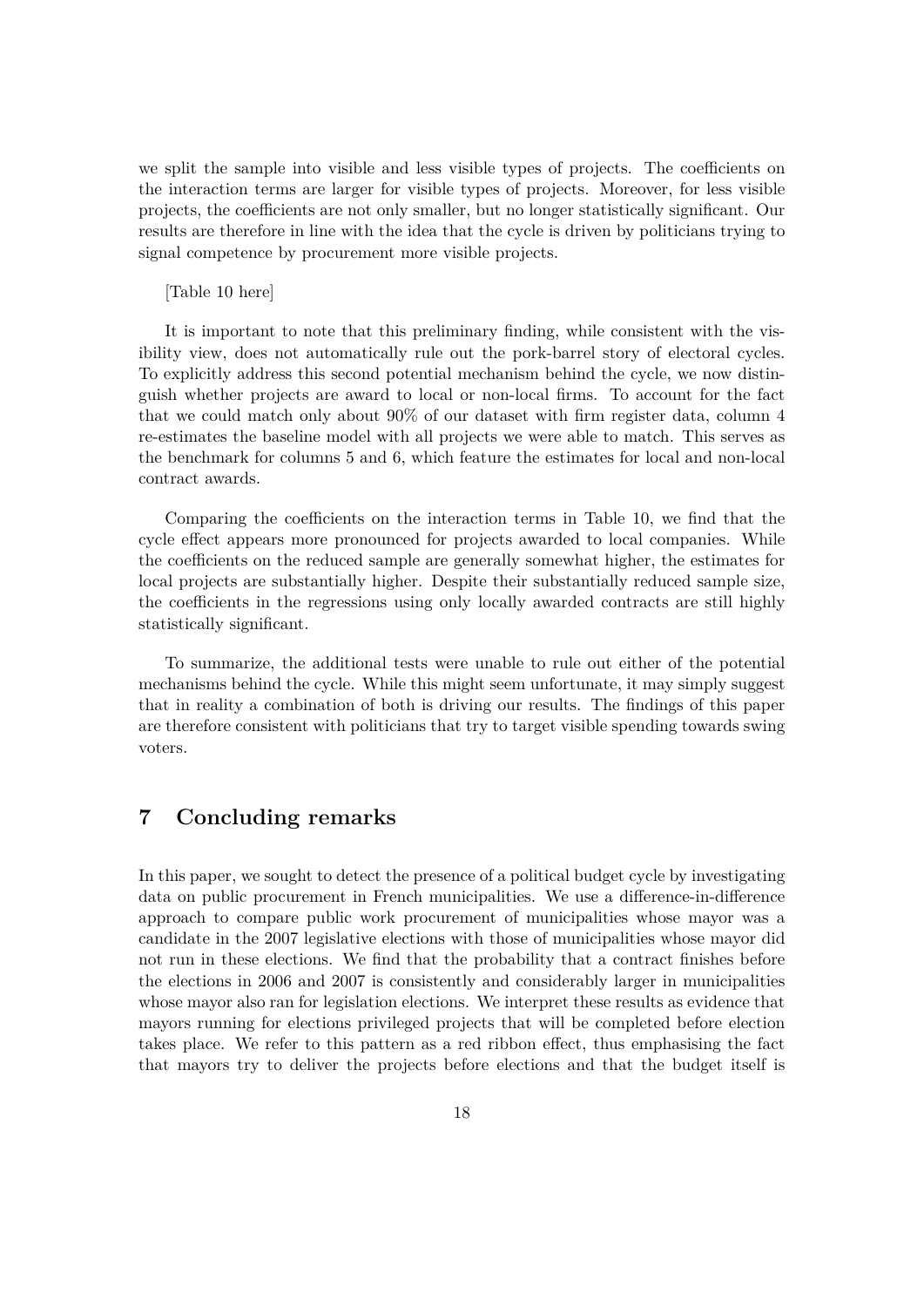only a means to this end. This observation may help to explain a puzzling result in existing empirical literature on political budget cycle, namely political budget cycles are detected only in developing countries. Our results suggest that political budget cycle may also be present in developed countries, albeit in a different form. More specifically, in countries where institutional environment is stronger and monitoring of politicians is more elaborated, politicians may be more subtle in how they influence policy instrument to enhance their election perspectives. They may prefer some other means to signal their competence and/or their motivation than straightforward increases in consumption spending. In our case, our results suggest that the politicians rely on the timing of public work projects. In addition, while most of the empirical literature on political business cycles finds that cycles start one year before the election, we find evidence from a cycle that starts at least two years before the election date. The longer length of the cycle is due to the time that public work projects need to be completed.

We believe that our paper is the first study to consider the use of micro-data in public work procurement to understand political budget cycles, and to show that such cycles can arise in terms of timing of procurement projects instead of increased public spending. It also shows how politics may influence the conduct of public procurement and how this influence may arise at least two years prior to the election. We are further able to show that our results are consistent with two distinct theoretical channels: the projects affected by the cycle are both more visible and have a higher probability of being awarded to local firms.

Nevertheless, our analysis also raises several questions. In particular, we are unable to determine the consequences of the observed behaviour of candidate mayors: Are projects anticipated to finish in a certain period privileged over alternative (and, maybe more socially useful) ones by politicians? Do politicians delay and launch in advance projects that are to be implemented anyway so that their completion can coincide with electoral periods? What are the welfare consequences? Further research should thus focus on identifying the consequences of electoral cycles in public procurement.

### **References**

- Alesina, A. (1987). Macroeconomic policy in a two-party system as a repeated game. *The Quarterly Journal of Economics*, 102(3):651–678.
- Alesina, A. (1988). Macroeconomics and politics. In *NBER Macroeconomics Annual 1988, Volume 3*, pages 13–62. MIT Press.
- Alesina, A., Roubini, N., and Cohen, G. D. (1997). *Political Cycles and the Macroeconomy*. The MIT Press.
- Bach, L. (2009). Should multiple office-holding be forbidden to politicians? Evidence from France. *Working paper*.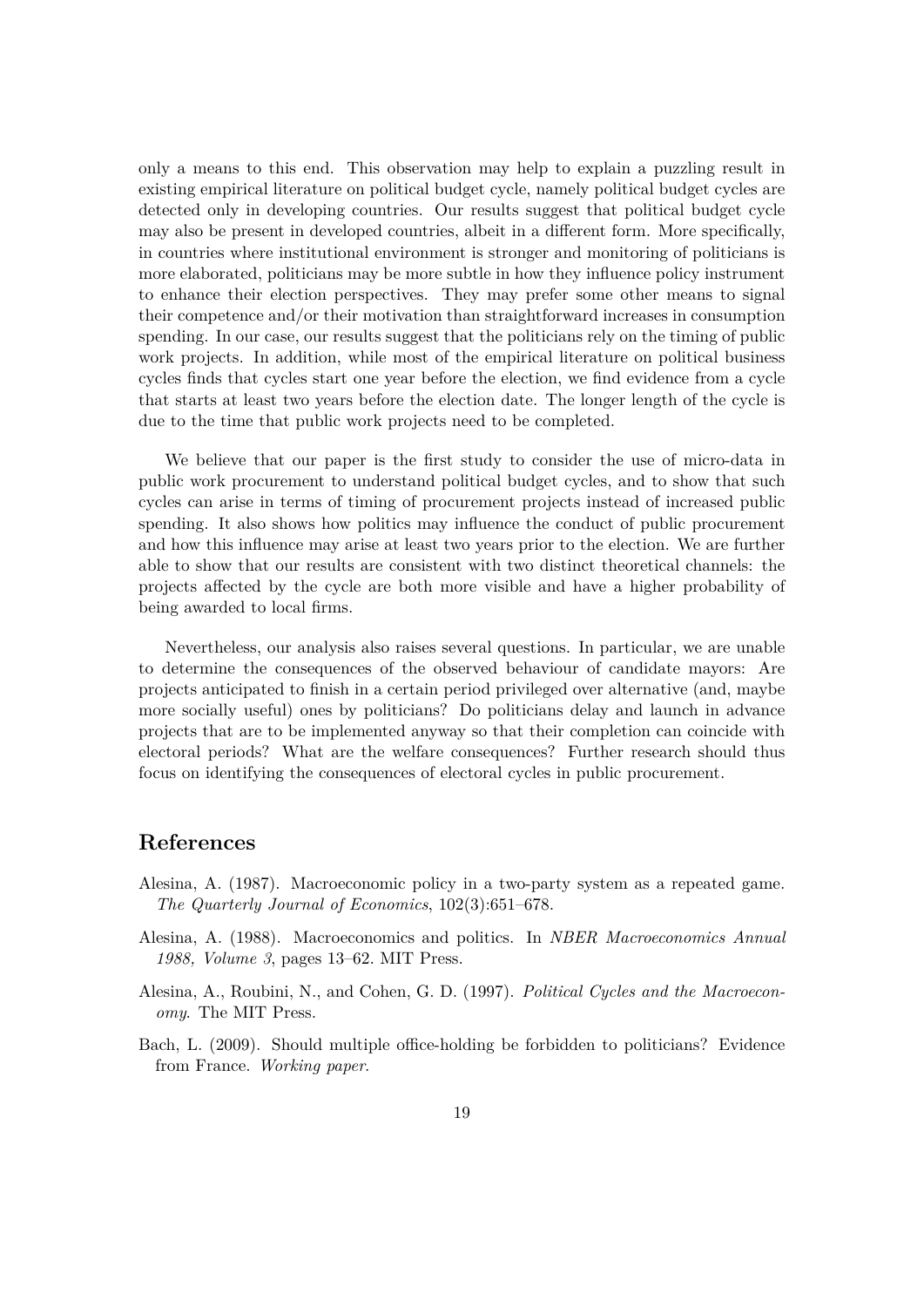- Baleiras, R. N. and da Silva Costa, J. (2004). To be or not to be in office again: An empirical test of a local political business cycle rationale. *European Journal of Political Economy*, 20(3):665–671.
- Binet, M.-E. and Pentecôte, J.-S. (2004). Tax degression and the political budget cycle in french municipalities. *Applied Economics Letters*, 11(14):905–908.
- Brender, A. and Drazen, A. (2005). Political budget cycles in new versus established democracies. *Journal of monetary Economics*, 52(7):1271–1295.
- Charbit, C. (2011). Governance of public policies in decentralised contexts: the multilevel approach. Technical report, OECD Publishing.
- Chong, E., Staropoli, C., and Yvrande-Billon, A. (2011). The auction versus negotiation tradeoff in public procurement under political scrutiny. *Working paper*.
- Coviello, D. and Gagliarducci, S. (2013). Building political collusion: Evidence from procurement auctions. *Working paper*.
- de los Angeles Gonzalez, M.  $(2002)$ . Do changes in democracy affect the political budget cycle? Evidence from Mexico. *Review of Development Economics*, 6(2):204–224.
- Drazen, A. (2001). The political business cycle after 25 years. In *NBER Macroeconomics Annual 2000, Volume 15*, pages 75–138. National Bureau of Economic Research, Inc.
- Drazen, A. and Eslava, M. (2010). Electoral manipulation via voter-friendly spending: Theory and evidence. *Journal of Development Economics*, 92(1):39–52.
- Eslava, M. (2011). The political economy of fiscal deficits: A survey. *Journal of Economic Surveys*, 25(4):645–673.
- Foucault, M., Madies, T., and Paty, S. (2008). Public spending interactions and local politics. Empirical evidence from French municipalities. *Public Choice*, 137(1-2):57–80.
- François, A. (2006). Testing the baobab tree hypothesis: The cumul des mandats as a way of obtaining more political resources and limiting electoral competition. *French Politics*, 4(3):269–291.
- Hibbs, D. A. (1977). Political parties and macroeconomic policy. *American Political Science Review*, 71(04):1467–1487.
- Hyytinen, A., Lundberg, S., and Toivanen, O. (2009). Politics and procurement: Evidence from cleaning contracts. *Working paper*.
- Katsimi, M. and Sarantides, V. (2012). Do elections affect the composition of fiscal policy in developed, established democracies? *Public Choice*, 151(1-2):325–362.
- Khemani, S. (2004). Political cycles in a developing economy: Effect of elections in the Indian states. *Journal of Development Economics*, 73(1):125–154.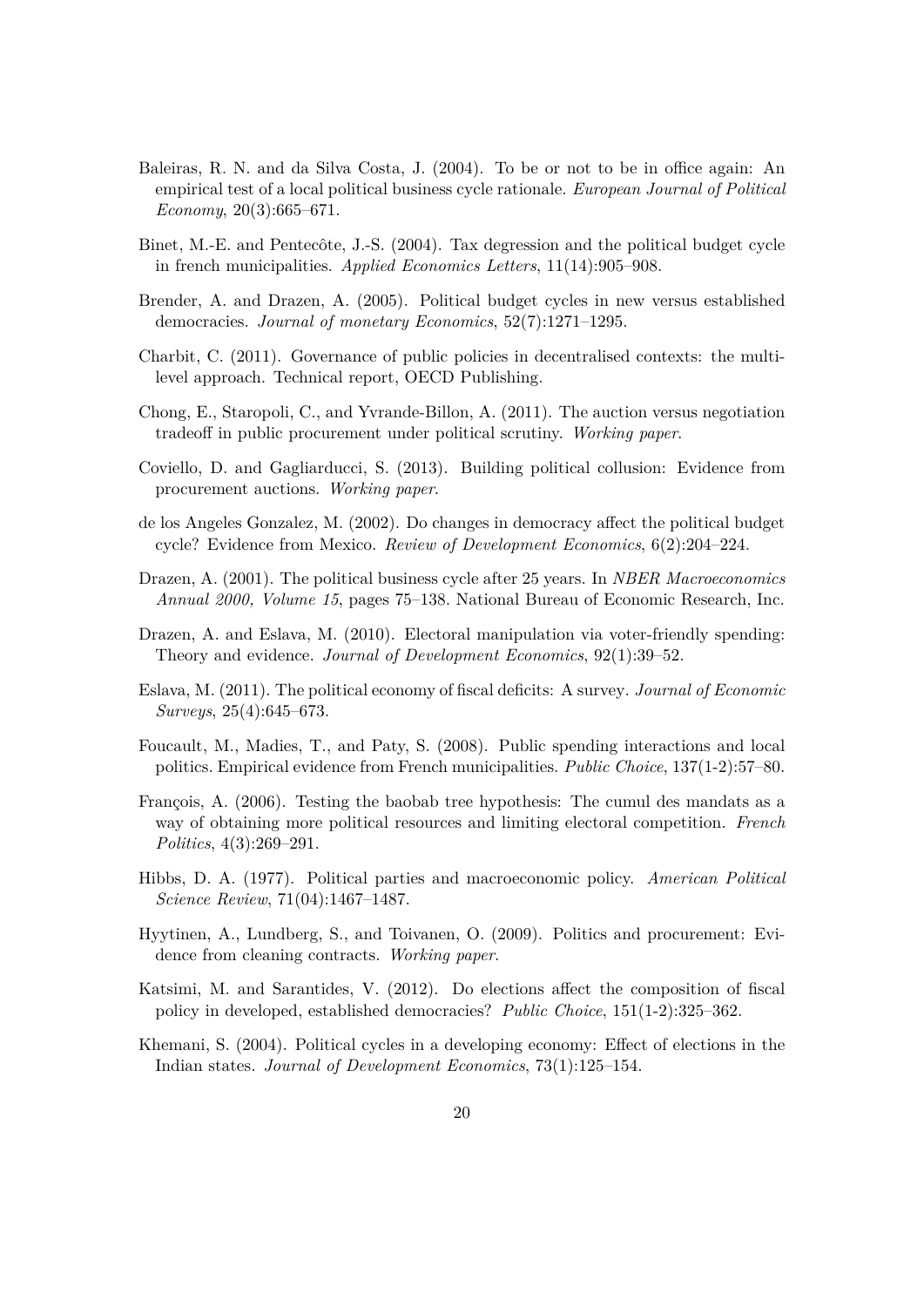- Kneebone, R. D. and McKenzie, K. J. (2001). Electoral and partisan cycles in fiscal policy: An examination of canadian provinces. *International Tax and Public Finance*,  $8(5-6):753-774.$
- Kraemer, M. (1997). Electoral budget cycles in Latin America and the Caribbean: Incidence, causes, and political futility.
- Kramer, G. H. (1971). Short-term fluctuations in U.S. voting behavior, 1896-1964. *The American Political Science Review*, 65(1):131–143.
- Martinez, L. (2009). A theory of political cycles. *Journal of Economic Theory*, 144(3):1166–1186.
- Navarro, J., Vaillant, N. G., and Wolff, F.-C. (2013). Measuring parliamentary effectiveness in the French national assembly. *Revue Française de Science Politique*, 62(4):53–76.
- Nordhaus, W. D. (1975). The political business cycle. *Review of Economic Studies*,  $42(2):169-90.$
- OECD (2013). Government at a glance 2013: Procurement data. OECD Public Governance and Territorial Development Directorate, Public Governance Committee.
- Persson, T. and Tabellini, G. E. (2000). *Political Economics: Explaining Economic Policy*. The MIT Press.
- Petry, F., Imbeau, L. M., Crête, J., and Clavet, M. (1999). Electoral and partisan cycles in the Canadian provinces. *Canadian Journal of Political Science/Revue canadienne de science politique*, 32(2):273–292.
- Rogoff, K. (1990). Equilibrium political budget cycles. *The American Economic Review*,  $80(1):21-36.$
- Rogoff, K. and Sibert, A. (1988). Elections and macroeconomic policy cycles. The *Review of Economic Studies*, 55(1):1–16.
- Rouban, L. (2012). Le cumul des mandats et le travail parlementaire. *Working Paper*.
- Schuknecht, L. (2000). Fiscal policy cycles and public expenditure in developing countries. *Public Choice*, 102(1-2):113–128.
- Shi, M. and Svensson, J. (2003). Political budget cycles: A review of recent development. *Nordic Journal of Political Economy*, 29(1):67–76.
- Shi, M. and Svensson, J. (2006). Political budget cycles: Do they differ across countries and why? *Journal of Public Economics*, 90(8):1367–1389.
- Sutherland, D., Price, R., and Joumard, I. (2005). Les règles budgétiares s'appliquant aux collectivités territoriales. *Revue économique de l'OCDE*, 41(2):153–197.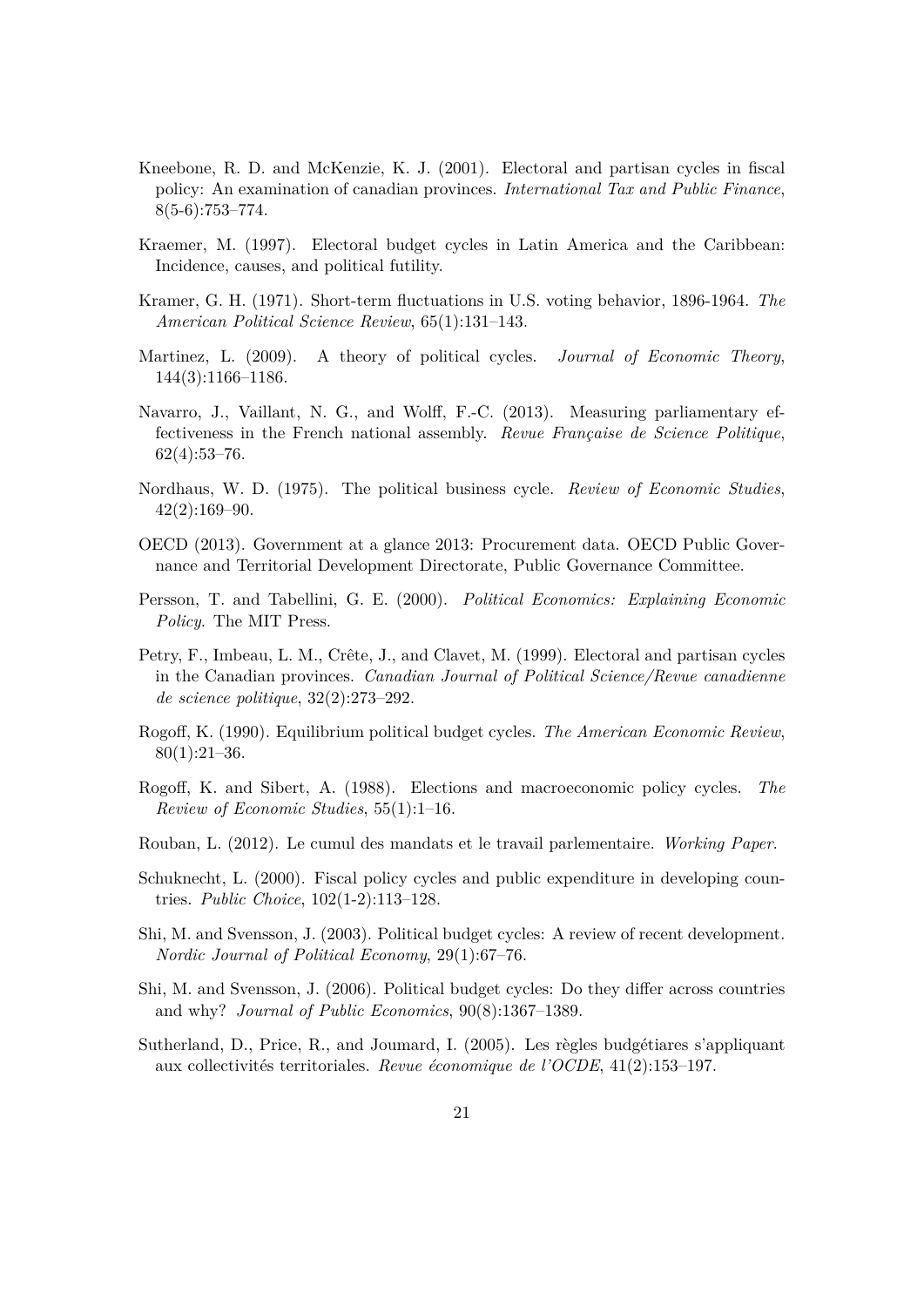Tufte, E. R. (1975). Determinants of the outcomes of midterm congressional elections. *The American Political Science Review*, 69(3):812–826.

Tufte, E. R. (1978). *Political Control of the Economy*. Princeton University Press.

Veiga, L. G. and Veiga, F. J. (2007). Political business cycles at the municipal level. *Public Choice*, 131(1-2):45–64.

## **Appendix**

| Variable                                                                         | N      | Mean      | Std. Dev.  | Min       | Max          |
|----------------------------------------------------------------------------------|--------|-----------|------------|-----------|--------------|
| At the <i>circonscription</i> level                                              |        |           |            |           |              |
| Number of voters                                                                 | 571    | 76,298.14 | 16,896.76  | 22,318.00 | 163,122.00   |
| Number of municipalities                                                         | 571    | 64.52     | 63.80      | 1.00      | 344.00       |
| Number of candidates                                                             | 571    | 13.29     | 2.11       | 6.00      | 20.00        |
| At the municipal level<br>Number of voters in the complete sample                | 36,693 | 1,187.32  | 8,350.35   | 8.00      | 1,247,925.00 |
| of municipalities                                                                |        |           |            |           |              |
| Number of voters in municipalities with<br>one <i>circonscription</i>            | 36,607 | 1,007.06  | 2,756.78   | 8.00      | 83,859.00    |
| Number of voters in municipalities with<br>more than one <i>circonscriptions</i> | 86     | 77,916.81 | 144,416.30 | 245.00    | 1,247,925.00 |

Table 1: **Summary statistics on the 2007 election**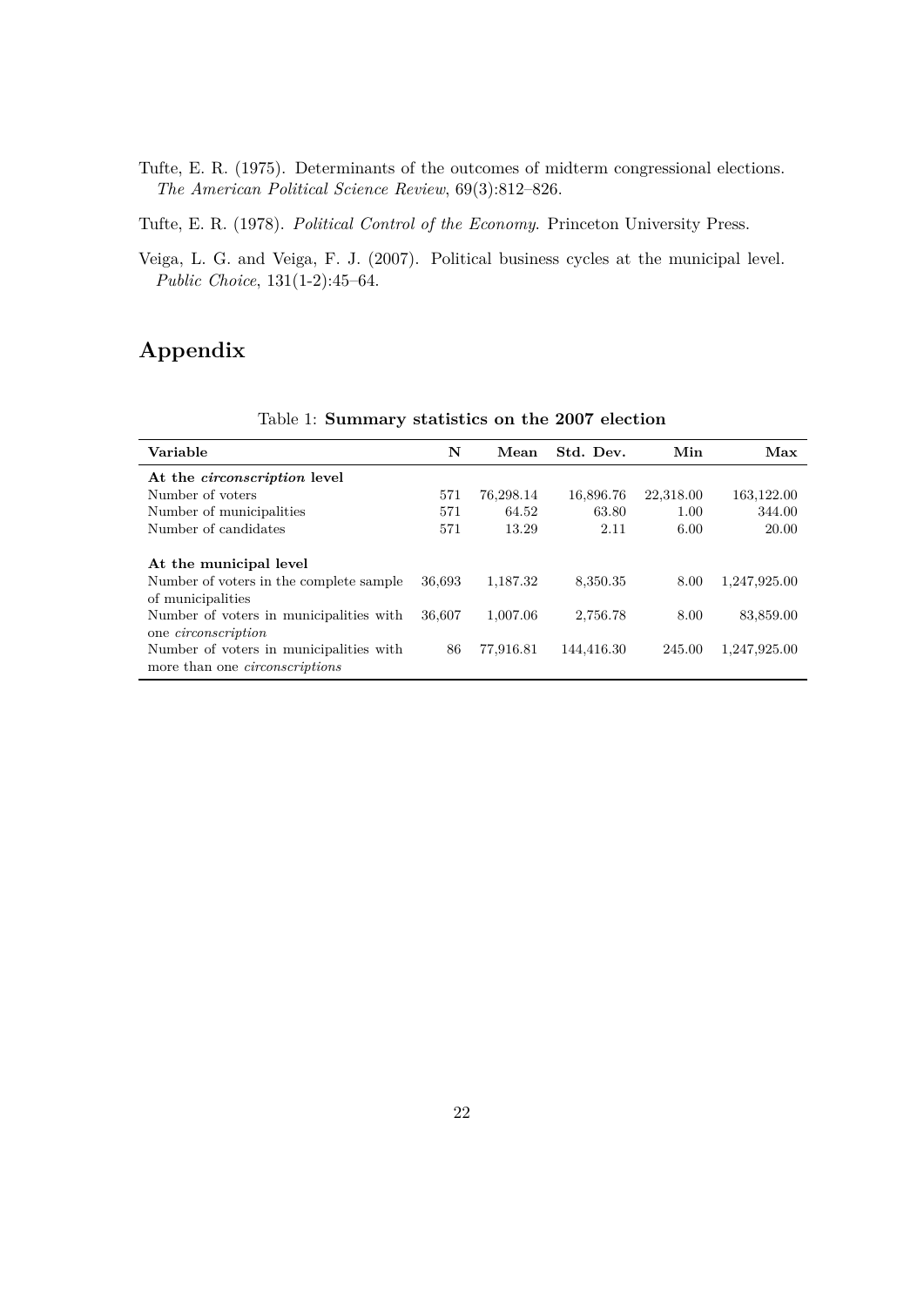| Variable                              | Definition                                                                                                                             | Z                | Mean           | Std. Dev.      | Min                    | Max              |
|---------------------------------------|----------------------------------------------------------------------------------------------------------------------------------------|------------------|----------------|----------------|------------------------|------------------|
| At the contract level<br>Cand         | the mayor of the municipality is a candidate to the<br>2007 election, 0 otherwise<br>Equals 1 if                                       | 13,262           | 0.203          | 0.402          | $\circ$                |                  |
| $\eta_{2005}$                         | the contract started in 2005, 0 otherwise<br>the contract started in 2006, 0 otherwise<br>Equals 1 if<br>Equals 1 if                   | 13,262<br>13,262 | 0.384<br>0.335 | 0.486<br>0.472 | $\circ$<br>$\circ$     |                  |
| $\eta_{2006}$<br>$\eta_{2007}$        | the contract started in $2007$ , 0 otherwise<br>Equals 1 if                                                                            | 13,262           | 0.280          | 0.449          | $\circ$                |                  |
| $Y2006$                               | the contract finished in 2006, 0 otherwise<br>Equals 1 if                                                                              | 13,262           | 0.340          | 0.474          |                        |                  |
| Y2007                                 | the contract finished in 2007, 0 otherwise<br>Equals 1 if                                                                              | 13,262           | 0.304          | 0.460          | $\circ$                |                  |
| Y2008                                 | the contract finished in 2008, 0 otherwise<br>Equals 1 if                                                                              | 13,262           | 0.150          | 0.357          | $\circ$ $\sim$ $\circ$ |                  |
| duration                              | the contract (in months)<br>Duration of                                                                                                | 13,262           | 9.239          | 9.965          |                        | 180              |
| proced                                | Equals 1 if the awarding procedure is an open auction, 0 otherwise                                                                     | 13,262           | 0.682          | 0.466          |                        |                  |
| $\mathfrak{a}$<br>proced              | Equals 1 if the awarding procedure is a negotiated procedure, 0<br>otherwise                                                           | 13,262           | 0.157          | 0.363          | $\circ$                |                  |
| $proced\_3$                           | the awarding procedure is an adapted procedure<br>$(MAPA)$ , 0 otherwise<br>$Equals$ 1 if                                              | 13,262           | 0.123          | 0.329          | $\circ$                |                  |
| $proced\_4$                           | Equals 1 if the awarding procedure is another procedure, 0 other-<br>wise                                                              | 13,262           | 0.038          | 0.192          | 0                      |                  |
| rev                                   | Per capita revenue of a municipality (resources that a municipality<br>a given year (in thousands of euros)<br>can use) in             | 13,262           | 1.999          | 1.747          | 0.44                   | 26.8             |
| debt                                  | Outstanding per capita debt of a municipality in a given year (in<br>thousands of euros                                                | 13,262           | 1.016          | 0.979          | $\circ$                | 14.1             |
| At the municipal level                |                                                                                                                                        |                  |                |                |                        |                  |
| $Cand\_muni$                          | Equals 1 if the mayor of the municipality is a candidate to the<br>2007 election, 0 otherwise                                          | 3,830            | 0.120          | 0.325          | $\circ$                |                  |
| $\eta_{2005\_muni}$                   | year is 2005, 0 otherwise<br>Equals 1 if                                                                                               | 3,830            | 0.363          | 0.481          | $\circ$ $\circ$        |                  |
| $\eta_{2006\_muni}$                   | year is 2006, 0 otherwise<br>year is 2007, 0 otherwise<br>Equals 1 if<br>Equals 1 if                                                   | 3,830<br>3,830   | 0.286<br>0.351 | 0.452<br>0.477 |                        |                  |
| $Y2006$ $muni$<br>$\eta_{2007\_muni}$ | Share of contract in a given year (in value) expected to terminate<br>in 2007                                                          | 2,734            | 0.485          | 0.431          | $\circ$                |                  |
| $Y2007\_muni$                         | Share of contract in a given year (in value) expected to terminate<br>in 2007                                                          | 3,830            | 0.307          | 0.413          | 0                      |                  |
| $Y2008$ $muni$                        | Share of contract in a given year (in value) expected to terminate<br>in 2008                                                          | 3,830            | 0.137          | 0.307          | $\circ$                |                  |
| $det\_muni$<br>$rev\_muni$            | outstanding debt in a municipality (in thousands of<br>revenue of a municipality (in thousands of euros)<br>Per capital<br>Per capital | 3,830<br>3,830   | 1.745<br>0.888 | 1.404<br>0.866 | 0.44<br>$\circ$        | $26.8\,$<br>14.1 |
|                                       | euros)                                                                                                                                 |                  |                |                |                        |                  |

Table 2: Summary statistics on our dataset Table 2: **Summary statistics on our dataset**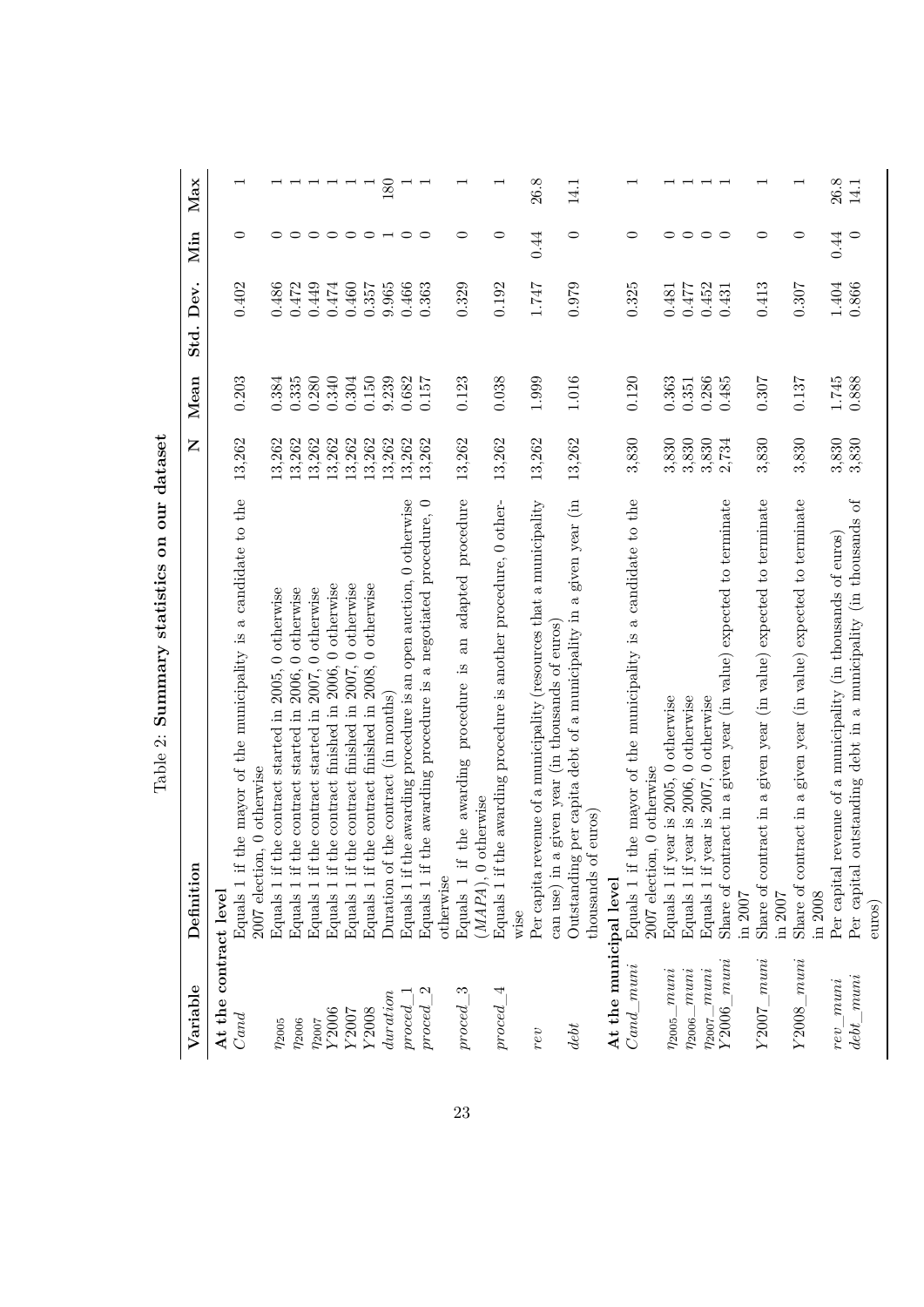|                      | Model 1     | Model 2               | Model 3                |
|----------------------|-------------|-----------------------|------------------------|
|                      | <b>LPM</b>  | <b>LPM</b>            | <b>LPM</b>             |
|                      | finish 2006 | $finish\_2007$        | $\text{finish}\_2008$  |
| $\eta_{2005}$        | $0.102***$  | $-0.345***$           | $-0.348***$            |
|                      | (0.030)     | (0.033)               | (0.027)                |
| $\eta_{2006}$        |             | $0.088**$<br>(0.038)  | $-0.314***$<br>(0.035) |
| $\eta_{2005} * Cand$ | $0.129**$   | $0.235**$             | $-0.055$               |
|                      | (0.058)     | (0.094)               | (0.069)                |
| $\eta_{2006} * Cand$ |             | $0.195***$<br>(0.068) | $-0.050$<br>(0.071)    |
| duration             | $-0.013***$ | $-0.005***$           | 0.001                  |
|                      | (0.001)     | (0.001)               | (0.001)                |
| $proced\_1$          | 0.015       | $-0.046$              | $-0.047$               |
|                      | (0.058)     | (0.048)               | (0.049)                |
| $proced\_2$          | 0.019       | $-0.003$              | 0.005                  |
|                      | (0.066)     | (0.052)               | (0.057)                |
| $proced\_3$          | $-0.053$    | $-0.059$              | $-0.129**$             |
|                      | (0.064)     | (0.050)               | (0.051)                |
| rev                  | 0.010       | $-0.015$              | $-0.001$               |
|                      | (0.046)     | (0.021)               | (0.018)                |
| debt                 | $-0.061$    | $-0.101$              | 0.111                  |
|                      | (0.124)     | (0.115)               | (0.077)                |
| cons                 | $0.539***$  | $0.618***$            | $0.328***$             |
|                      | (0.121)     | (0.168)               | (0.116)                |
| $\mathbf{R}^2$       | 0.4479      | 0.4251                | 0.4750                 |
| Adj. $R^2$           | 0.3337      | 0.3438                | 0.4007                 |
| Nb. obs.             | 9546        | 13262                 | 13262                  |

Table 3: **Baseline regression results on the probability that a contract ends in a given year (Linear Probability Model)**

Note: Cluster robust standard errors in parentheses. Significance stars: \*  $p < 0.10$ , \*\*  $p < 0.05$ , \*\*\*  $p < 0.01$ . Regressions weighted by the value of the contract.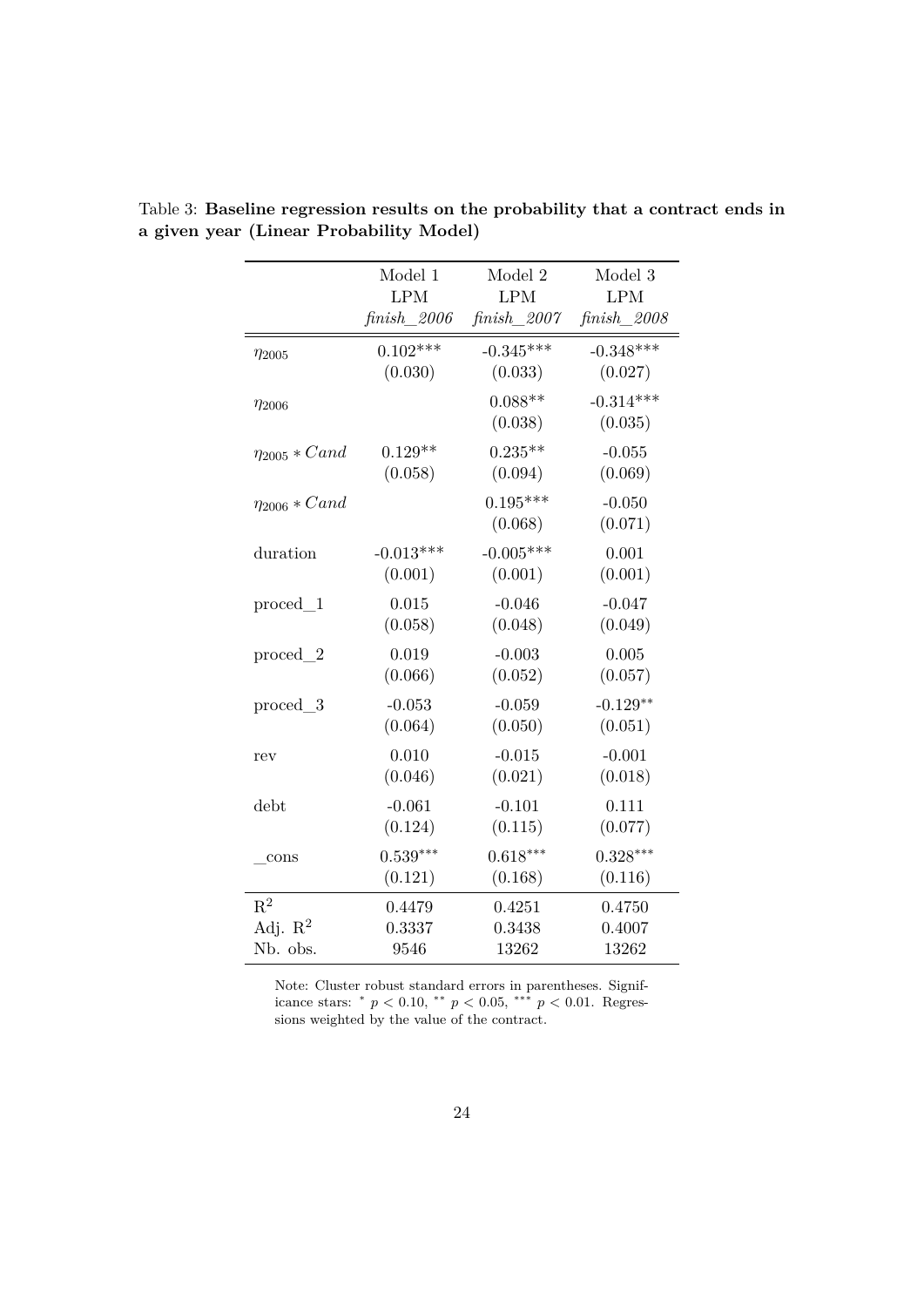|                      | Model 4     | Model 5               | Model 6                |
|----------------------|-------------|-----------------------|------------------------|
|                      | LPM         | LPM                   | LPM                    |
|                      | finish 2006 | finish 2007           | $finish\_2008$         |
| $\eta_{2005}$        | $0.084***$  | $-0.328***$           | $-0.364***$            |
|                      | (0.031)     | (0.030)               | (0.026)                |
| $\eta_{2006}$        |             | $0.110***$<br>(0.039) | $-0.325***$<br>(0.034) |
| $\eta_{2005} * Cand$ | $0.124*$    | $0.246**$             | $-0.073$               |
|                      | (0.065)     | (0.120)               | (0.085)                |
| $\eta_{2006} * Cand$ |             | $0.208**$<br>(0.083)  | $-0.061$<br>(0.079)    |
| cons                 | $0.355***$  | $0.347***$            | $0.440***$             |
|                      | (0.015)     | (0.023)               | (0.019)                |
| $R^2$                | 0.3925      | 0.4074                | 0.4679                 |
| Adj. $\mathbb{R}^2$  | 0.2674      | 0.3239                | 0.3929                 |
| Nb. obs.             | 9546        | 13262                 | 13262                  |

Table 4: **Baseline regression results without covariates on the probability that a contract ends in a given year (Linear Probability Model)**

Note: Cluster robust standard errors in parentheses. Significance stars: \*  $p < 0.10$ , \*\*  $p < 0.05$ , \*\*\*  $p < 0.01$ . Regressions weighted by the value of the contract.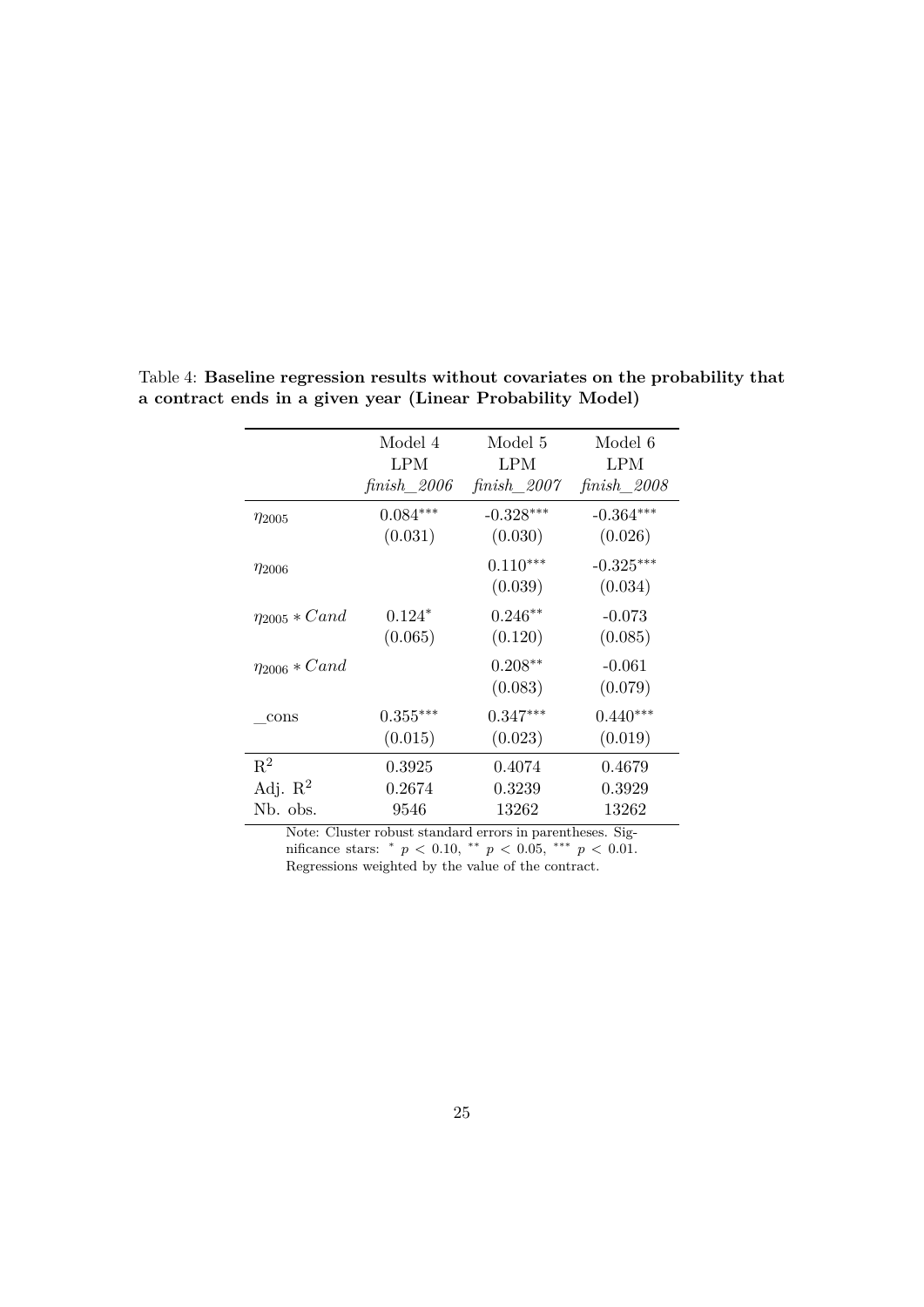|                      | Model 7     | Model 8                | Model 9                |
|----------------------|-------------|------------------------|------------------------|
|                      | <b>LPM</b>  | <b>LPM</b>             | <b>LPM</b>             |
|                      | finish 2006 | $finish\_2007$         | $\text{finish}\_2008$  |
| $\eta_{2005}$        | $-0.466***$ | $-0.650***$            | $-0.142***$            |
|                      | (0.034)     | (0.036)                | (0.024)                |
| $\eta_{2006}$        |             | $-0.428***$<br>(0.036) | $-0.148***$<br>(0.030) |
| $\eta_{2005} * Cand$ | $0.325***$  | $0.219**$              | $-0.060$               |
|                      | (0.100)     | (0.109)                | (0.069)                |
| $\eta_{2006} * Cand$ |             | $0.256***$<br>(0.084)  | $-0.015$<br>(0.063)    |
| duration             | $-0.009***$ | $-0.005***$            | $0.003***$             |
|                      | (0.001)     | (0.001)                | (0.001)                |
| $proced\_1$          | $-0.015$    | $-0.027$               | $-0.040$               |
|                      | (0.055)     | (0.053)                | (0.037)                |
| $proced\_2$          | $-0.020$    | 0.006                  | $-0.006$               |
|                      | (0.060)     | (0.065)                | (0.041)                |
| proced 3             | $-0.009$    | $-0.067$               | $-0.053$               |
|                      | (0.064)     | (0.056)                | (0.037)                |
| rev                  | 0.018       | $-0.028$               | $-0.003$               |
|                      | (0.051)     | (0.024)                | (0.015)                |
| debt                 | $-0.079$    | $-0.103$               | 0.103                  |
|                      | (0.144)     | (0.140)                | (0.087)                |
| cons                 | $0.814***$  | $0.900***$             | 0.098                  |
|                      | (0.117)     | (0.206)                | (0.129)                |
| $R^2$                | 0.5264      | 0.5175                 | 0.4576                 |
| Adj. $\mathbb{R}^2$  | 0.4284      | 0.4493                 | 0.3809                 |
| Nb. obs.             | 9546        | 13262                  | 13262                  |

Table 5: **Sensitivity analysis assuming all contracts are started in January (floor function) on the probability that a contract ends in a given year (Linear Probability Model)**

Note: Cluster robust standard errors in parentheses. Significance stars: \*  $p < 0.10$ , \*\*  $p < 0.05$ , \*\*\*  $p < 0.01$ . Regressions weighted by the value of the contract.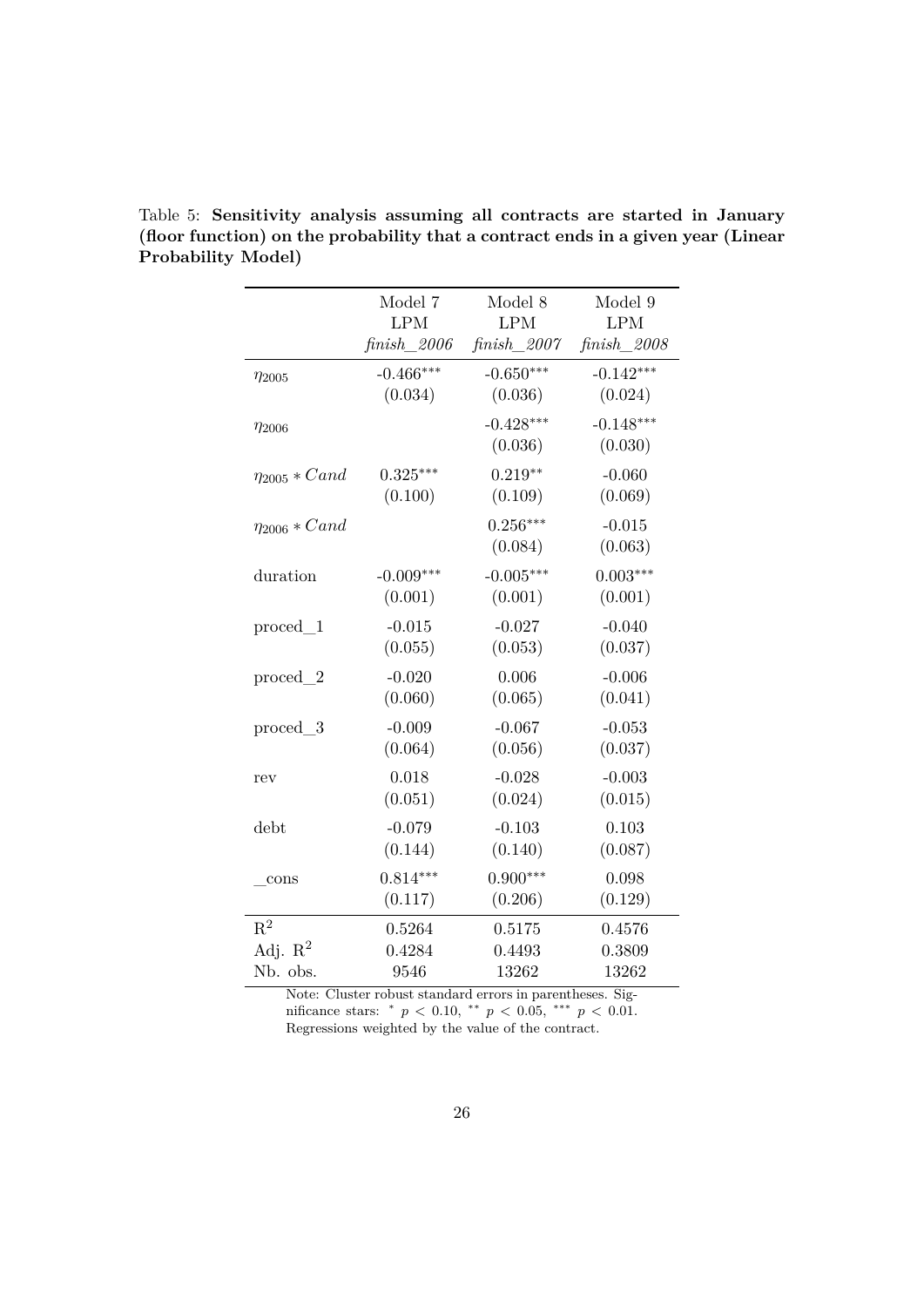|                      | Model 10       | Model 11              | Model 12               |
|----------------------|----------------|-----------------------|------------------------|
|                      | <b>LPM</b>     | <b>LPM</b>            | <b>LPM</b>             |
|                      | $finish\_2006$ | $finish\_2007$        | $finish\_2008$         |
| $\eta_{2005}$        | $0.789***$     | $0.134***$            | $-0.698***$            |
|                      | (0.021)        | (0.023)               | (0.033)                |
| $\eta_{2006}$        |                | $0.755***$<br>(0.026) | $-0.541***$<br>(0.036) |
| $\eta_{2005} * Cand$ | $-0.148***$    | $0.135***$            | $0.135*$               |
|                      | (0.053)        | (0.065)               | (0.070)                |
| $\eta_{2006} * Cand$ |                | $-0.072$<br>(0.065)   | $0.134*$<br>(0.072)    |
| duration             | $-0.015***$    | $-0.004***$           | $-0.003***$            |
|                      | (0.002)        | (0.001)               | (0.001)                |
| $proced\_1$          | 0.014          | $-0.023$              | $-0.021$               |
|                      | (0.047)        | (0.045)               | (0.045)                |
| $proced\_2$          | 0.013          | $-0.017$              | $-0.021$               |
|                      | (0.052)        | (0.050)               | (0.057)                |
| proced 3             | 0.003          | $-0.008$              | $-0.059$               |
|                      | (0.048)        | (0.046)               | (0.048)                |
| rev                  | 0.037          | $-0.018$              | $-0.018$               |
|                      | (0.030)        | (0.014)               | (0.019)                |
| debt                 | $-0.074$       | $-0.098$              | $-0.009$               |
|                      | (0.079)        | (0.068)               | (0.073)                |
| cons                 | $0.141*$       | $0.226***$            | $0.826***$             |
|                      | (0.074)        | (0.107)               | (0.110)                |
| $R^2$                | 0.8197         | 0.6393                | 0.5744                 |
| Adj. $R^2$           | 0.7824         | 0.5883                | 0.5142                 |
| Nb. obs.             | 9546           | 13262                 | 13262                  |

Table 6: **Sensitivity analysis assuming that all contracts are started in December (ceil function) and the probability that a contract ends in a given year (Linear Probability Model)**

Note: Cluster robust standard errors in parentheses. Significance stars: \*  $p < 0.10$ , \*\*  $p < 0.05$ , \*\*\*  $p < 0.01$ . Regressions weighted by the value of the contract.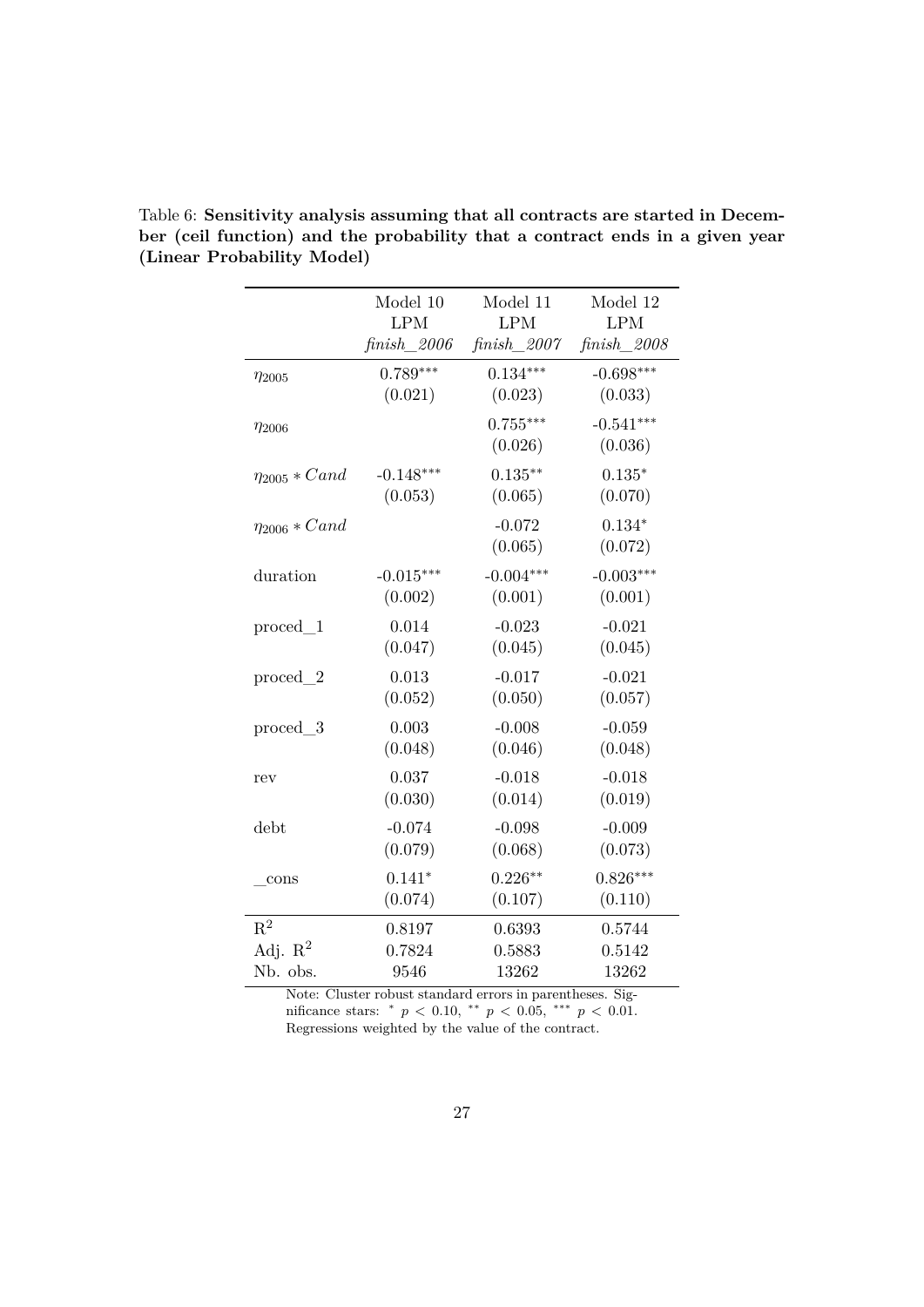Table 7: Sensitivity analysis assuming different starting months Table 7: **Sensitivity analysis assuming dierent starting months**

|                                                              | finish_2007<br>Model 13<br><b>NGT</b> | finish_2007<br>Model 14                | finish_2007<br>Model 15<br><b>NGT</b>                | $\limh_{2007}$<br>Model 16<br>LPM | finish_2007<br>Model 17<br><b>NdT</b> | $\hbar nish\_2007$<br>Model 18<br><b>LPM</b> | $\hbar nish\_2007$<br>Model 19<br><b>LPM</b> | $\text{fminh}\_2007$<br>Model 20<br><b>LPM</b>    | $\hbar n i s h$ 2007<br>Model 2<br><b>NGT</b> | $\text{fminh}\_2007$<br>Model 22<br><b>NGT</b> | $\text{f~nish}\_2007$<br>Model 23<br><b>NdT</b> | finish_2007<br>Model 24   |
|--------------------------------------------------------------|---------------------------------------|----------------------------------------|------------------------------------------------------|-----------------------------------|---------------------------------------|----------------------------------------------|----------------------------------------------|---------------------------------------------------|-----------------------------------------------|------------------------------------------------|-------------------------------------------------|---------------------------|
| 72005                                                        | $-0.650***$<br>(0.036)                | $-0.612***$<br>(0.036)                 | $-0.579***$<br>(0.034)                               | $-0.544***$<br>(0.034)            | $-0.491***$<br>(0.034)                | $-0.449***$<br>(0.034)                       | $-0.345***$<br>(0.033)                       | $-0.266***$                                       | $0.145***$<br>(0.028)                         | $-0.024$<br>(0.026)                            | $0.062***$<br>(0.025)                           | $0.134***$<br>(0.023)     |
| 72006                                                        | $-0.428***$<br>(0.036)                | $-0.372***$<br>(0.037)                 | $-0.296***$<br>(0.037)                               | $0.233***$<br>(0.036)             | $0.131***$<br>(0.039)                 | $-0.045$<br>(0.041)                          | $0.088**$<br>(0.038)                         | $0.229***$<br>(0.036)                             | $0.396***$<br>(0.034)                         | $0.587***$<br>(0.033)                          | $0.682***$<br>(0.032)                           | $0.755***$<br>(0.026)     |
| $\eta_{2005} * Cand$                                         | $0.219**$<br>(0.109)                  | $0.214***$<br>(0.108)                  | $0.234***$<br>(0.102)                                | $0.253**$<br>(0.103)              | $0.232***$<br>(0.102)                 | $0.220**$<br>(0.101)                         | $0.235**$<br>(0.094)                         | $0.203**$<br>(0.090)                              | $0.212**$<br>(0.086)                          | $0.158**$<br>(770.077)                         | $\frac{0.116}{(0.073)}$                         | $0.135***$<br>(0.065)     |
| $\eta_{2006} * Cand$                                         | $0.256***$<br>(0.084)                 | $0.245***$<br>(0.083)                  | $0.253***$<br>(0.082)                                | $0.265***$<br>(0.078)             | $0.214***$<br>(0.074)                 | $0.190**$<br>(0.074)                         | $0.195***$<br>(0.068)                        | $\begin{array}{c} 0.119^* \\ (0.066) \end{array}$ | (0.067)                                       | $-0.033$<br>$(0.064)$                          | $-0.095$<br>$(0.066)$                           | $-0.072$<br>(0.065)       |
| duration                                                     | $-0.005***$<br>(0.001)                | $-0.005***$<br>(0.001)                 | $-0.005***$<br>(0.001)                               | $0.005***$<br>(0.001)             | $0.005***$<br>(0.001)                 | $0.005***$<br>(0.001)                        | $0.005***$<br>(0.001)                        | $0.005***$<br>(0.001)                             | $0.005***$<br>(0.001)                         | $0.005***$<br>(0.001)                          | $0.005***$<br>(0.001)                           | $0.004***$<br>(0.001)     |
| $proced_1$                                                   | $-0.027$<br>(0.053)                   | $-0.045$<br>(0.053)                    | $-0.045$<br>(0.043)                                  | (0.047)                           | $-0.073$ <sup>*</sup><br>(0.042)      | $-0.044$<br>(0.043)                          | $-0.046$<br>(0.048)                          | (0.047)<br>$-0.042$                               | (0.048)<br>$-0.031$                           | (0.019)                                        | $-0.029$<br>$(0.045)$                           | $-0.023$<br>$(0.045)$     |
| $proced_2$                                                   | (0.006)                               | (0.065)                                | $-0.002$<br>(0.049)                                  | $-0.004$<br>(0.048)               | $-0.026$<br>(0.048)                   | $(6 + 0.007)$                                | $-0.003$<br>$(0.052)$                        | (0.051)<br>0.012                                  | $-0.003$<br>(0.052)                           | $-0.003$<br>$(0.053)$                          | (0.015)                                         | (0.050)                   |
| $proced\_3$                                                  | (0.056)<br>$-0.067$                   | $-0.086$<br>(0.055)                    | $-0.085*$<br>(0.044)                                 | $0.091***$<br>(0.043)             | $0.120***$<br>(0.043)                 | $0.081*$<br>(0.044)                          | $-0.059$<br>(0.050)                          | (0.049)<br>$-0.054$                               | $-0.035$<br>(0.050)                           | $-0.032$<br>(0.049)                            | (740.0)<br>$-0.014$                             | (0.046)<br>$-0.008$       |
| rev                                                          | $-0.028$<br>(0.024)                   | $-0.026$<br>$(0.024)$                  | $-0.026$<br>(0.022)                                  | $-0.025$<br>(0.023)               | (0.018)                               | $-0.014$<br>(0.022)                          | (0.015)                                      | (0.020)<br>$-0.014$                               | $-0.009$<br>(0.021)                           | $-0.016$<br>(0.019)                            | $-0.019$<br>(0.017)                             | (0.014)                   |
| $_{\text{debt}}$                                             | (0.103)                               | (0.139)<br>$-0.082$                    | (0.133)<br>$-0.081$                                  | $-0.093$<br>(0.134)               | (0.132)<br>$-0.090$                   | (0.125)<br>$-0.123$                          | (0.115)<br>$-0.101$                          | (0.111)<br>$-0.090$                               | $-0.089$<br>(0.097)                           | $-0.105$<br>(0.086)                            | $-0.110$<br>(0.075)                             | $-0.098$<br>(0.068)       |
| $_{\rm cons}$                                                | $0.900***$<br>(0.206)                 | $0.853***$<br>(0.204)                  | $0.817***$<br>(0.192)                                | $0.793***$<br>(0.193)             | $0.760***$<br>(0.190)                 | $0.723***$<br>(0.182)                        | $0.618***$<br>(0.168)                        | $0.525***$<br>(0.162)                             | $0.410***$<br>(0.144)                         | $0.342***$<br>(0.132)                          | $0.305**$<br>(611.0)                            | $0.226***$<br>(0.107)     |
| Placebo test                                                 | $\tilde{z}$                           | $\frac{1}{2}$                          | $\frac{1}{2}$                                        | $\tilde{X}$                       | $\frac{1}{2}$                         | $\frac{1}{2}$                                | $\stackrel{\circ}{\phantom{}_{\sim}}$        | $\overline{\mathsf{x}}$                           | $\tilde{Z}$                                   | $\mathbf{Y}\mathsf{es}$                        | Yes                                             | Yes                       |
| Adj. $\mathbf{R}^2$<br>Nb. obs.<br>rejects<br>R <sup>2</sup> | 0.5175<br>0.4493<br>13262             | 0.4972<br>0.4261<br>13262              | 0.4823<br>0.4091<br>13262                            | 0.4634<br>0.3876<br>13262         | 0.3700<br>0.4481<br>13262             | 0.4376<br>$0.3580$<br>$13262$                | 0.3438<br>0.4251<br>13262                    | 0.4416<br>0.3626<br>13262                         | 0.4705<br>0.3956<br>13262                     | 0.5438<br>0.4793<br>13262                      | 0.5906<br>0.5327<br>13262                       | 0.6393<br>0.5883<br>13262 |
|                                                              |                                       | weighted by the value of the contract. | Note: Cluster robust standard errors in parentheses. |                                   | Significance stars:                   |                                              | $*$<br>0.10,<br>$\vee$<br>$\sigma$           | $< 0.05$ ,<br>d                                   | $p < 0.01$ .<br>***                           | Regressions                                    |                                                 |                           |

28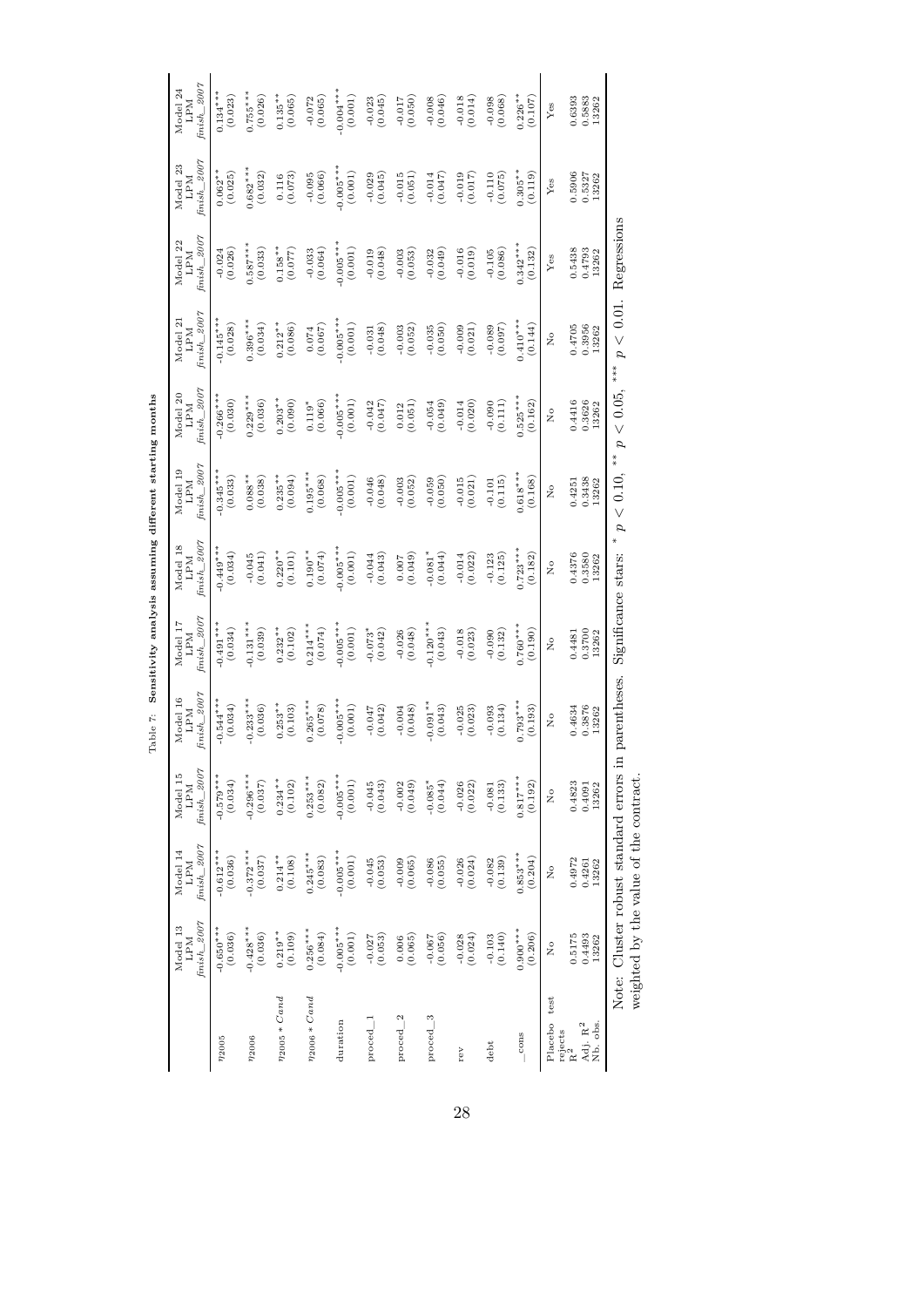|                      | Model 25    | Model 26               | Model 27               |
|----------------------|-------------|------------------------|------------------------|
|                      | Y2006       | Y2007                  | Y <sub>2008</sub>      |
| $\eta_{2005}$        | $-0.078***$ | $-0.478***$            | $-0.367***$            |
|                      | (0.021)     | (0.017)                | (0.015)                |
| $\eta_{2006}$        |             | $-0.097***$<br>(0.020) | $-0.359***$<br>(0.015) |
| $\eta_{2005} * Cand$ | $0.121**$   | $0.166***$             | $-0.031$               |
|                      | (0.048)     | (0.042)                | (0.040)                |
| $\eta_{2005} * Cand$ |             | $0.203***$<br>(0.051)  | $-0.035$<br>(0.039)    |
| debt muni            | $-0.158$    | $-0.001$               | 0.004                  |
|                      | (0.108)     | (0.034)                | (0.029)                |
| rev_muni             | 0.014       | $-0.011$               | $-0.004$               |
|                      | (0.040)     | (0.012)                | (0.011)                |
| $\mathbf{R}^2$       | 0.015       | 0.330                  | 0.376                  |
| Adj. $\mathbb{R}^2$  | $-0.977$    | $-0.172$               | $-0.092$               |
| Nb. obs.             | 2200        | 3830                   | 3830                   |

Table 8: **Share of contract (in value terms) in a municipality terminating in pre and post legislative election years and mayors' candidacy in the legislative elections**

Note: The LSDV (Least Square Dummy Variables) is used. Cluster robust standard errors in parentheses. Significance stars:  $\degree p$  < 0.10, \*\*  $p < 0.05$ , \*\*\*  $p < 0.01$ . Regressions weighted by the value of the contract.

#### Table 9: **Projects considered as visible**

*Public Buildings:*

Sport facilities (swimming pools, stadiums, tennis courts, boating centres, tracks, boules pitches, etc.) Cultural buildings (theatres, (media) libraries, concert halls, museums, village halls, etc.) Schools (preschools, elementary and secondary schools, high schools)

Religious buildings (chapels, cathedral, churches, etc.)

Various buildings (community centres, hospitals and health related centres, day-nurseries, etc.)

*Street Work:*

Street work (roads, squares, crossroads, road signs, etc.) Civil engineering (bridges and tunnels)